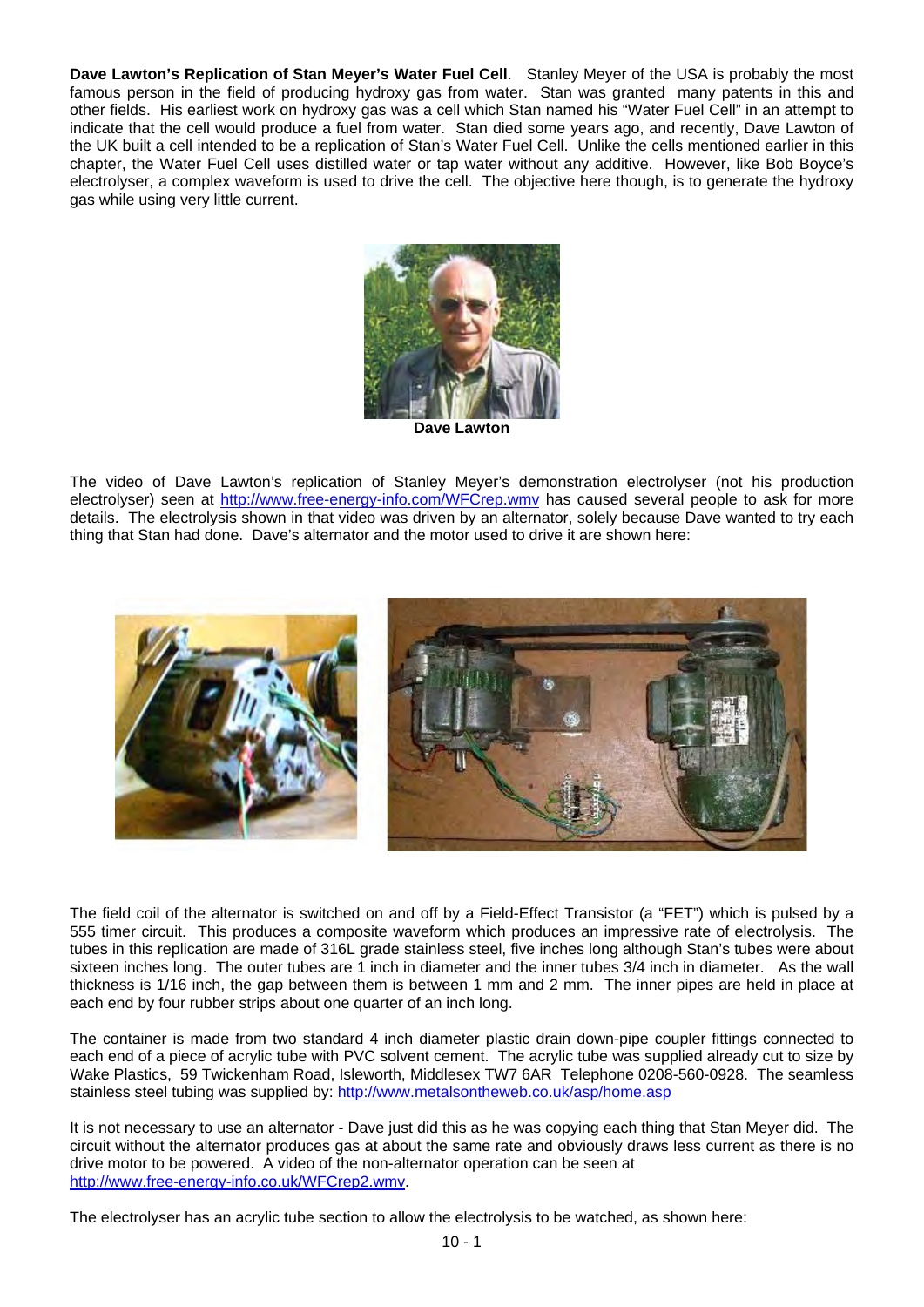

The electrolysis takes place between each of the inner and outer tubes. The picture above shows the bubbles just starting to leave the tubes after the power is switched on. The picture below shows the situation a few seconds later when the whole of the area above the tubes is so full of bubbles that it becomes completely opaque:



The mounting rings for the tubes can be made from any suitable plastic, such as that used for ordinary foodchopping boards, and are shaped like this: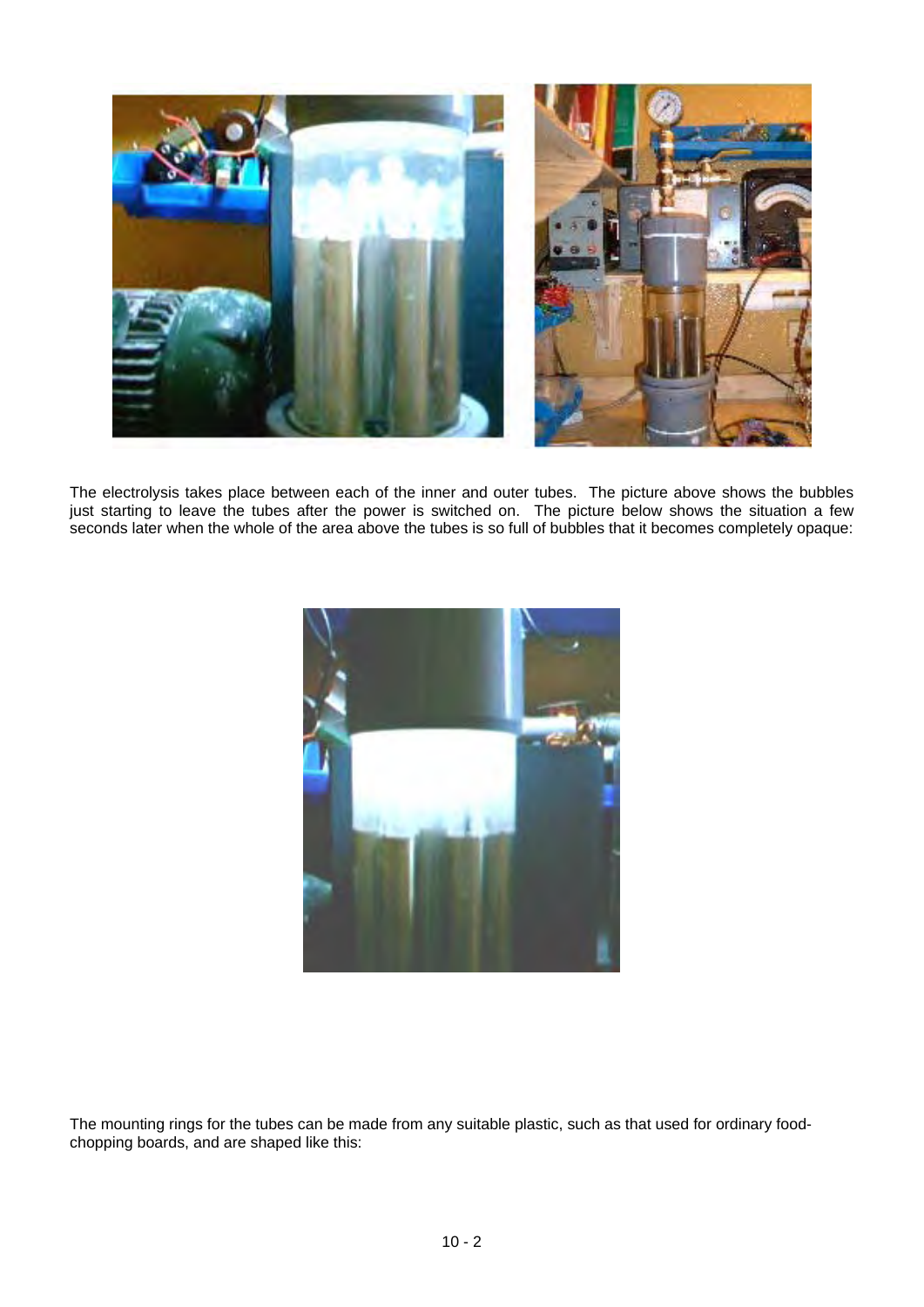

And the 316L grade stainless steel, seamless tubes:



Here is the assembly ready to receive the inner tubes (wedged into place by small pieces of rubber):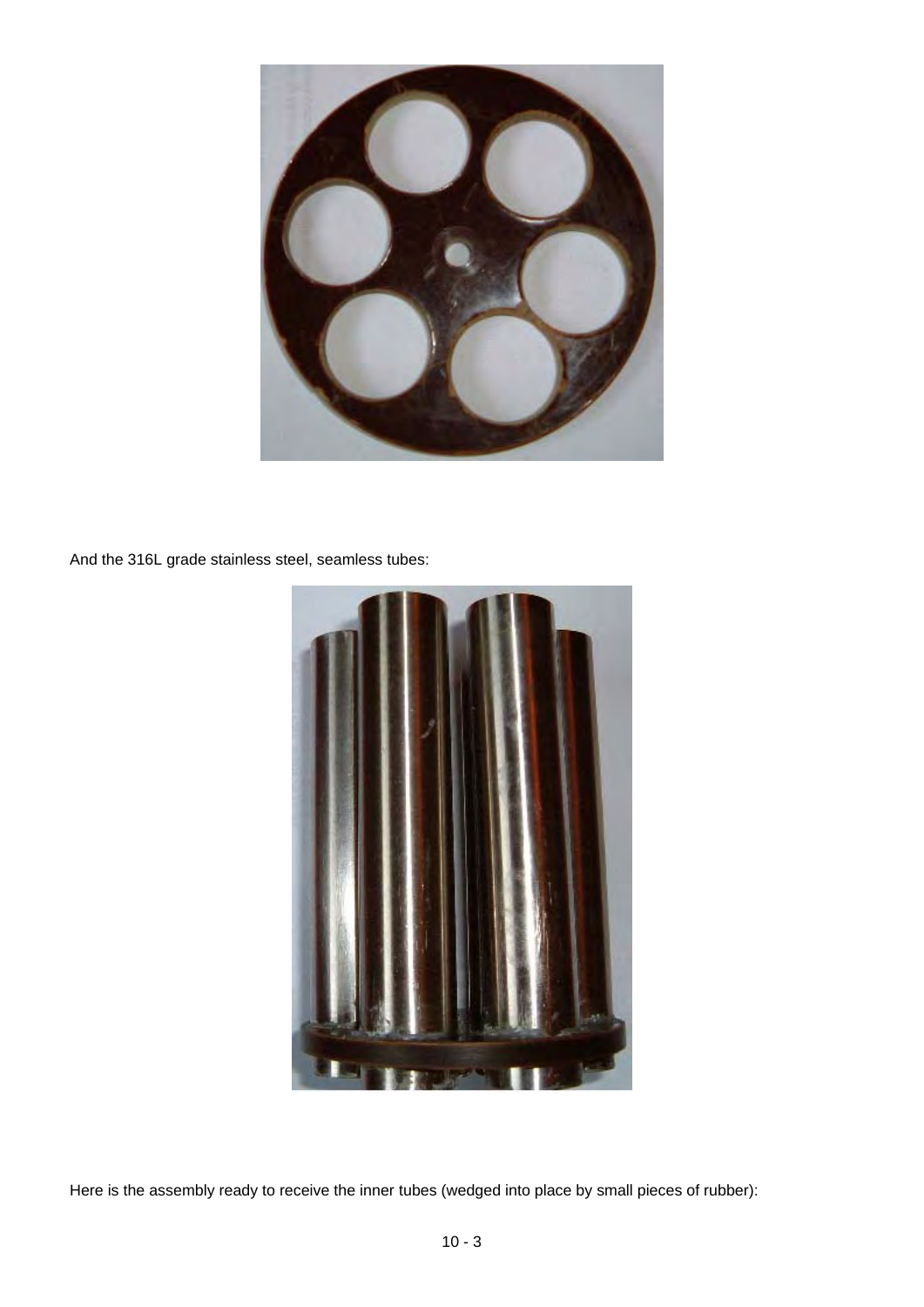

The electrical connections to the pipes are via stainless steel wire running between stainless steel bolts tapped into the pipes and stainless steel bolts running through the base of the unit:



The bolts tapped into the inner tubes should be on the inside. The bolts going through the base of the unit should be tapped in to give a tight fit and they should be sealed with Sikaflex 291 or marine GOOP bedding agent which should be allowed to cure completely before the unit is filled for use. An improvement in performance is produced if the non-active surfaces of the pipes are insulated with any suitable material. That is, the outsides of the outer tubes and the insides of the inner tubes, and if possible, the cut ends of the pipes.

While Dave's style of construction is simple and straightforward, recently, a copy of one of Stan Meyer's actual construction drawings has surfaced. The image quality of this copy is so low that much of the text can't be read,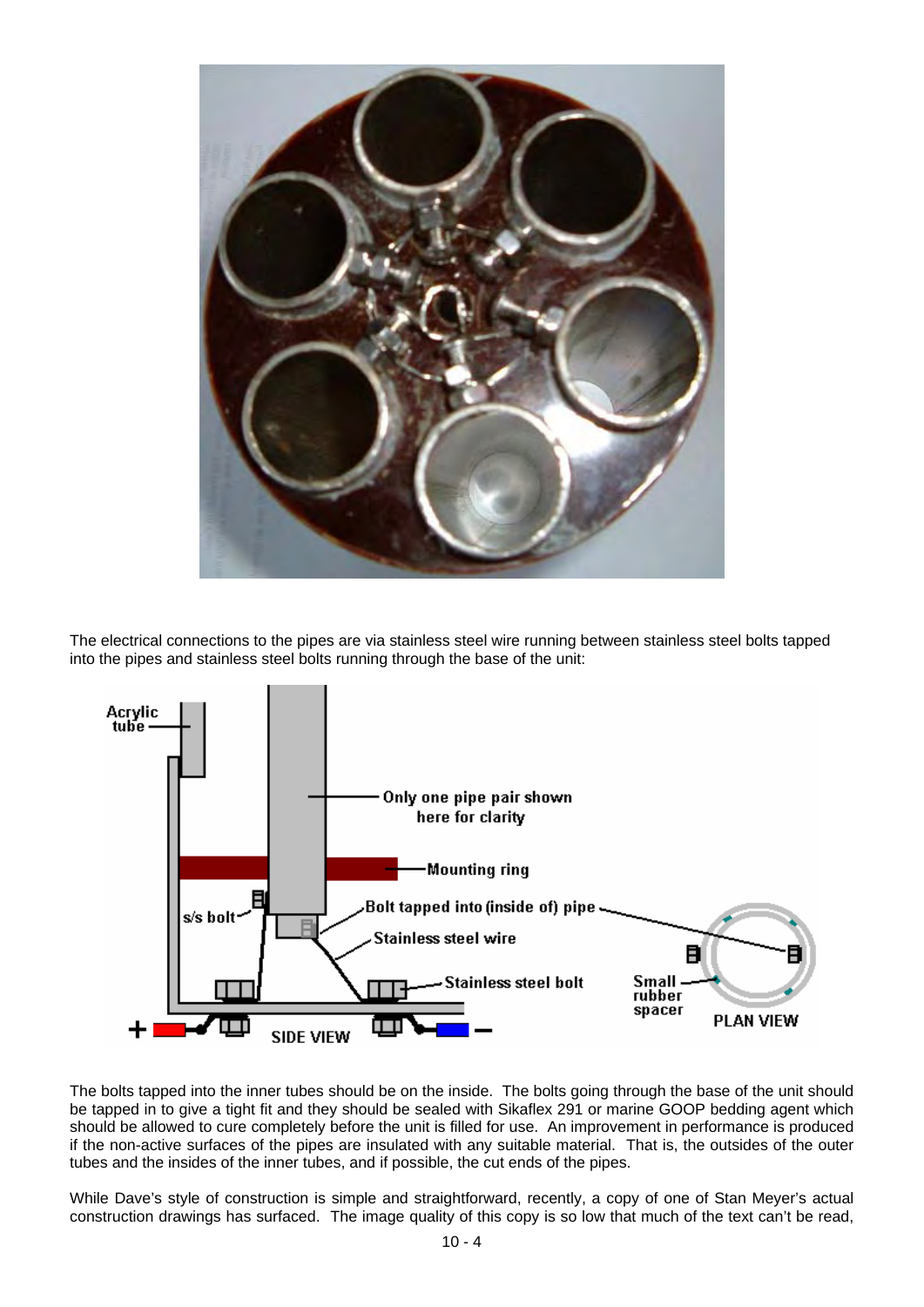so the replication presented here may not be exact or might be missing some useful item of information. Stan's construction is unusual. First, a piece of plastic is shaped as shown here:



The size of this disc is matched exactly to the piece of clear acrylic used for the body of the housing. The drawing does not make it clear how this disc is attached to the acrylic tube, whether it is a tight push fit, glued in place or held in position with bolts which are not shown. The implication is that a ring of six bolts are driven through the top and tapped into the acrylic tube, as these are shown on one of the plan views, though not on the crosssection. It would also be reasonable to assume that a similar ring of six bolts is also used to hold the base securely in position. There is a groove cut in the plastic base to take an O-ring seal which will be compressed tightly when the disc is in place. There are either two or three threaded stud recesses plus two through holes to carry the electric current connections. The pipe support arrangement is unusual:

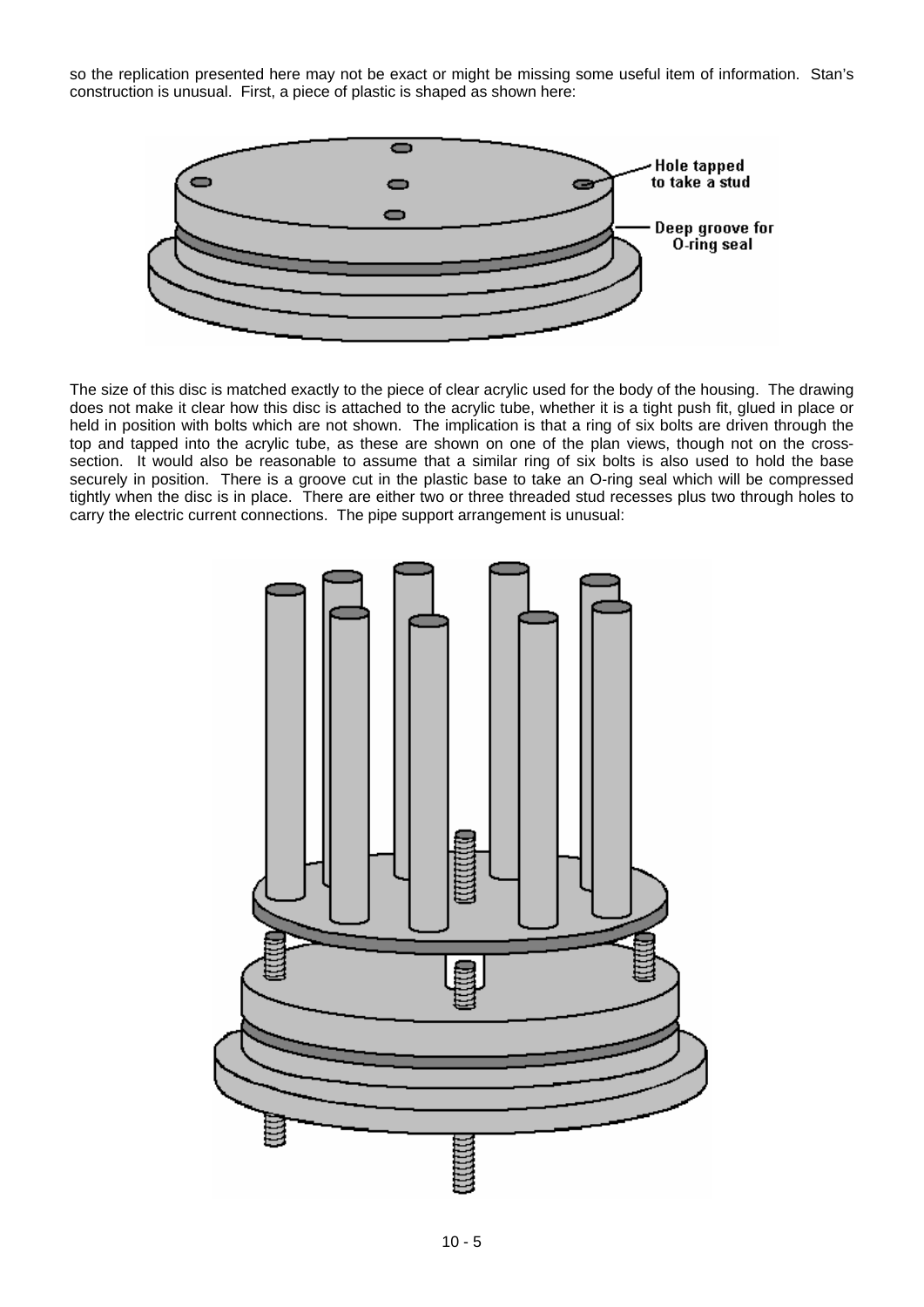A ring of nine evenly-spaced inner pipes are positioned around the edge of a steel disc which is slightly smaller than the inside dimension of the acrylic tube. The pipes appear to be a tight push-fit in holes drilled very accurately through the disc. These holes need to be exactly at right-angles to the face of the disc in order for the pipes to be exactly aligned with the acrylic tube – definitely a drill-press job. The disc is mounted on a central threaded rod which projects through the plastic base disc, and a plastic spacer is used to hold the disc clear of the studs positioned at ninety degrees apart around the outer edge of the base disc.

The mounting for the outer tubes is also most unusual. A piece of steel plate is cut with nine projecting arms at evenly-spaced positions around a circular washer shape as shown here:



This piece has four holes drilled in it to match the stud positions of the plastic base piece. The number of studs is not specified and while I have shown four, the plate resonance might be helped if there were just three. The size is arranged so that when the arms are bent upwards at right-angles, they fit exactly against the inner face of the acrylic tube.

These arms get two bends in them in order to kink them inwards to form mounts for the outer tubes. The degree of accuracy needed her is considerable as it appears that there are no spacers used between the inner and outer tubes. This means that the very small gap of 1.5 mm or so has to be maintained by the accuracy of these mounts for the outer tubes.

It should be noted that the inner tubes are much longer than the outer tubes and that the outer tubes have a tuning slot cut in them. All of the inner tubes are mechanically connected together through their steel mounting disc and all of the outer tubes are connected together through the ring-shaped steel disc and its kinked arm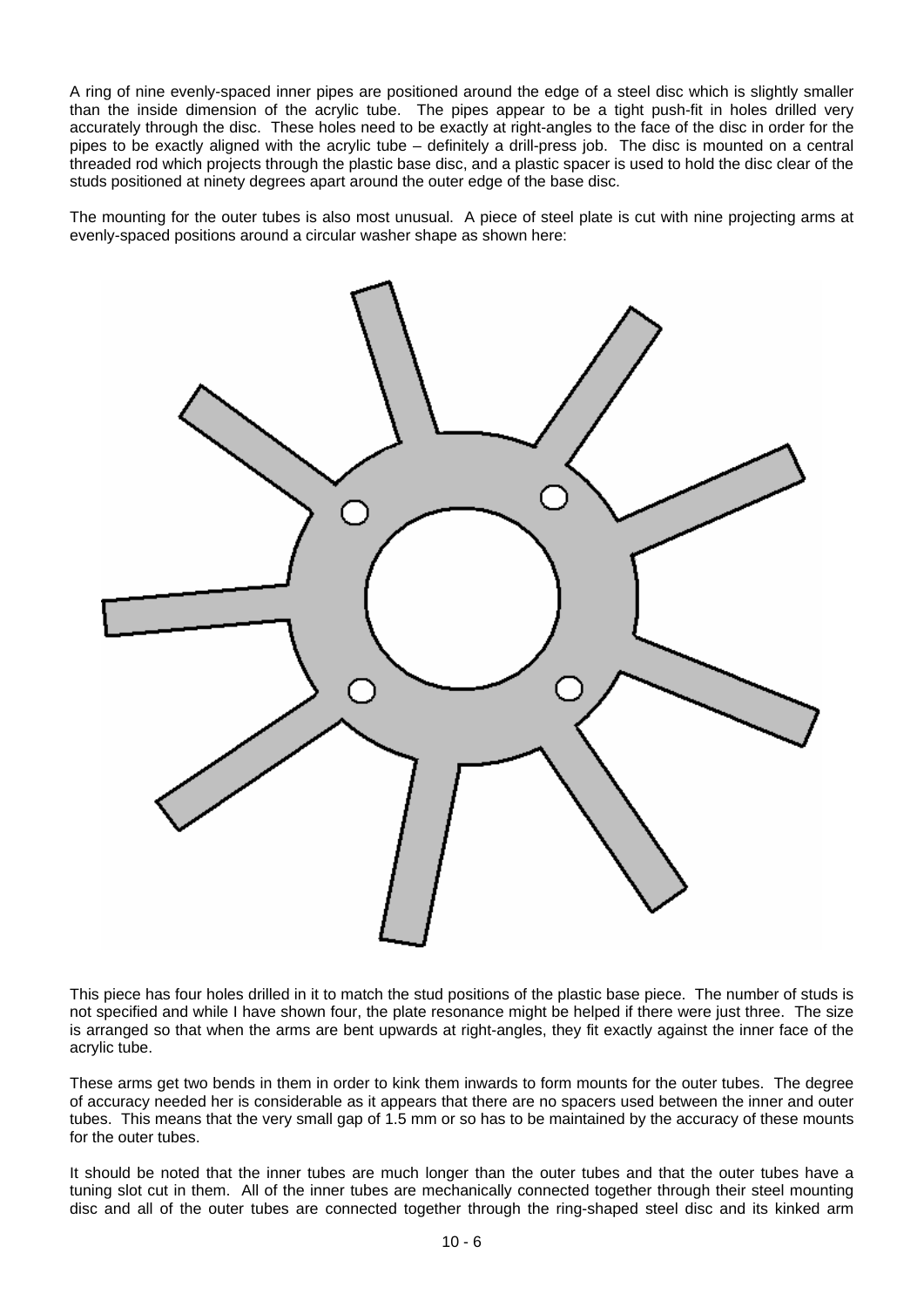mounts. It is intended that both of these assemblies should resonate at the same frequency, and they are tuned to do just that. Because the inner tubes have a smaller diameter, they will resonate at a higher frequency than a larger diameter pipe of the same length. For that reason, they are made longer to lower their natural resonant frequency. In addition to that, the slots cut in the outer tubes are a tuning method which raises their resonant pitch. These slots will be adjusted until every pipe resonates at the same frequency.

Looking initially at the mechanical design, suggests that the assembly is impossible to assemble, and while that is almost true, as it will have to be constructed as it is assembled and it appears that the inner and outer pipe assembly can't be taken apart after assembly. This is the way they are put together:



The ring support for the outer pipes is not bolted securely to the plastic base but instead it is spaced slightly above it and mounted on just the stud points. This ring is underneath the slightly smaller diameter disc which holds the inner pipes. This makes it impossible for the two components to be slid together or apart, due to the length of the pipes. This suggests that either the inner pipes are pushed into place after assembly (which is highly unlikely as they will have been assembled before for tuning) or that the outer pipes are welded to their supports during the assembly process (which is much more likely).

One of the "studs" is carried right through the plastic base in order that it can become the positive connection of the electrical supply, fed to the outer pipes. The central threaded rod is also carried all the way through the plastic base and is used to support the steel plate holding the inner pipes as well as providing the negative electrical connection, often referred to as the electrical "ground".

Another plastic disc is machined to form a conical lid for the acrylic tube, having a groove to hold an O-ring seal and the water inlet for refilling and the gas output tube. The drawing mentions the fact that if tap water is used, then the impurities in it will collect in the bottom of the electrolyser when the water is removed by being converted to hydroxy gas. This means that the cell would have to be rinsed out from time to time. It also draws attention to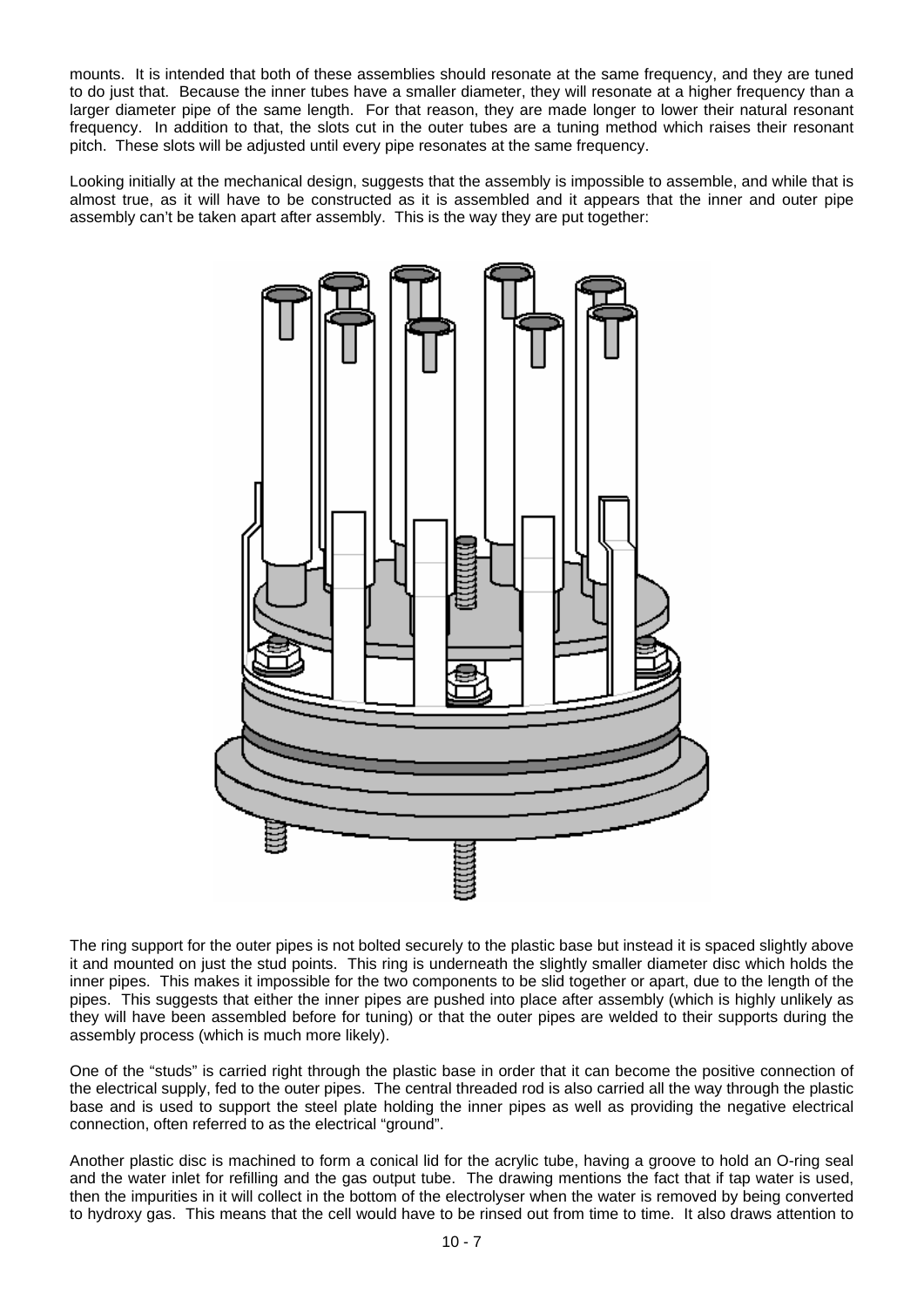the fact that the gasses dissolved in the tap water will also come out during use and will be mixed with the hydroxy gas output.

When these various components are put together, the overall cell construction is shown like this:



This cross-sectional view may be slightly misleading as it suggests that each of the nine outer pipes has its own separate bracket and this is probably not the case as they are connected together electrically through the steel ring-shaped disc and should vibrate as a single unit. It is tempting to use separate brackets as that would allow the assembly to be taken apart quite easily, but the electrical contacts of such a system would be much inferior and so it is not to be recommended.

Because of the way that all of the inner pipes are connected together and all of the outer pipes are connected together electrically, this form of construction is not suited to the three-phase alternator drive shown below, where the nine pipes would have to be connected in separate sets of three. Instead, the solid-state circuit is used, which is very effective and which does not have the size, weight, noise and increased current of the alternator arrangement.

If accuracy of construction is a problem, then it might be possible to give the outer pipes a deliberate slope so that they press against the inner pipes at the top, and then use one short spacer to force them apart and give the desired spacing. It seems clear that Stan worked to such a degree of constructional accuracy that his pipes were perfectly aligned all along their lengths.

Dave Lawton points out that the connection point of the brackets for the outer pipes is highly critical as they need to be at a resonating node of the pipes. The connection point is therefore at 22.4% of the length of the pipe from the bottom of the pipe. Presumably, if a slot is cut in the top of the pipe, then the resonant pipe length will be measured to the bottom of the slot and the connection point set at 22.4% of that length.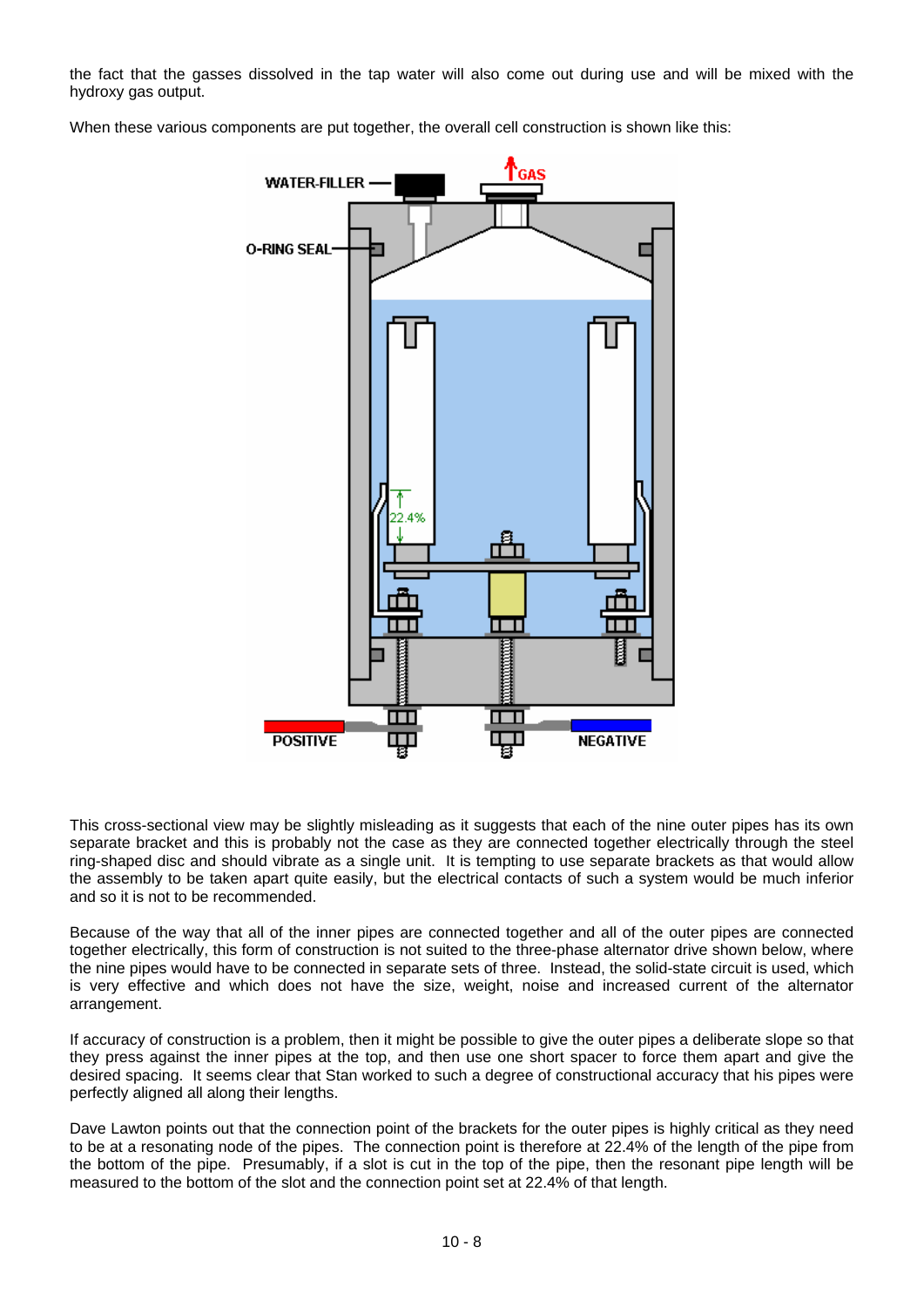Dave Lawton's pipe arrangement can be driven either via an alternator or by an electronic circuit. A suitable circuit for the alternator arrangement is:

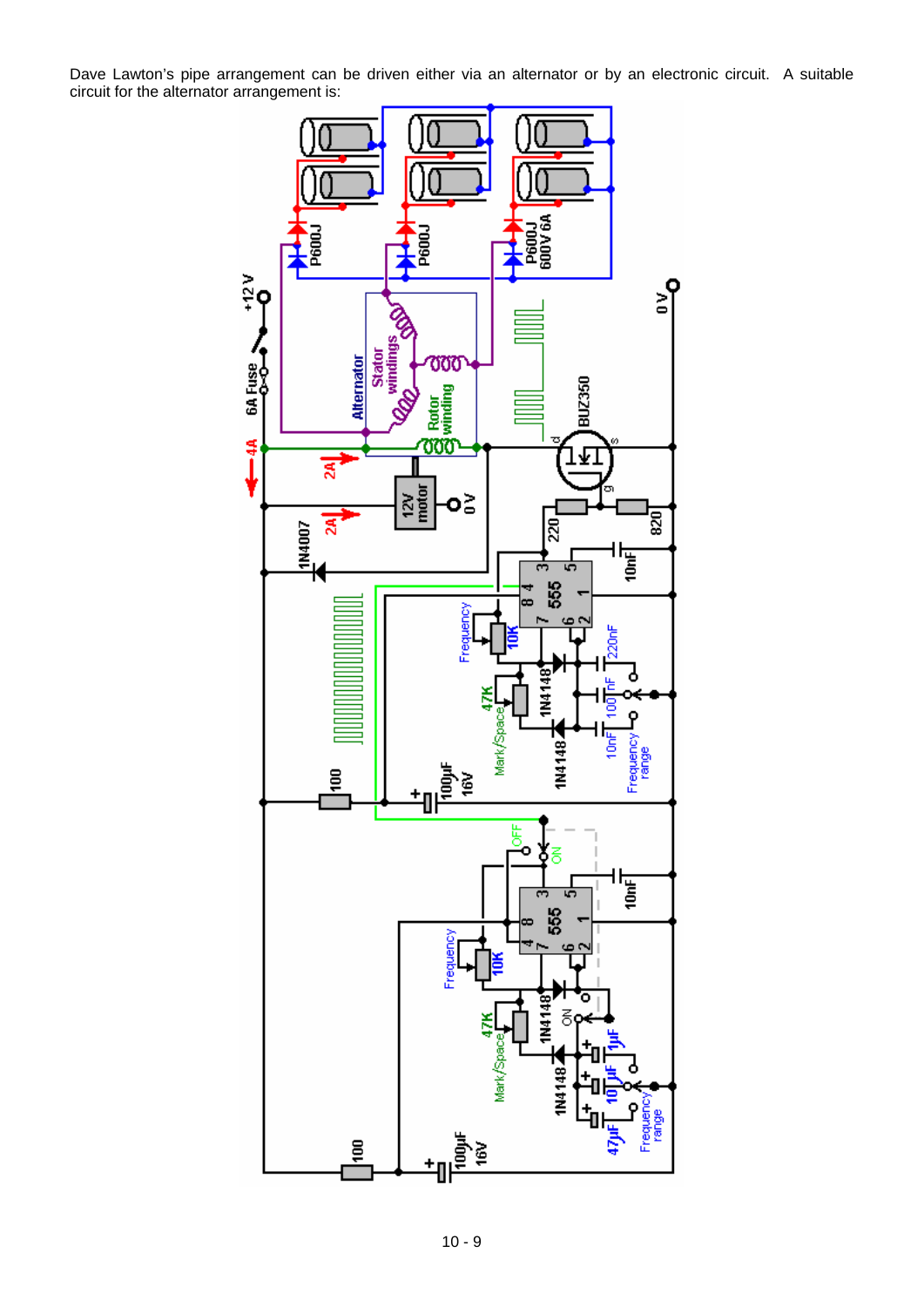In this rather unusual circuit, the rotor winding of an alternator is pulsed via an oscillator circuit which has variable frequency and variable Mark/Space ratio and which can be gated on and off to produce the output waveform shown below the alternator in the circuit diagram. The oscillator circuit has a degree of supply de-coupling by the 100 ohm resistor feeding the 100 microfarad capacitor. This is to reduce voltage ripple coming along the +12 volt supply line, caused by the current pulses through the rotor winding. The output arrangement feeding the pipe electrodes of the electrolyser is copied directly from Stan Meyer's circuit diagram.

It is not recommended that you use an alternator should you decide to build a copy of your own. But if you decide to use one and the alternator does not have the windings taken to the outside of the casing, it is necessary to open the alternator, remove the internal regulator and diodes and pull out three leads from the ends of the stator windings. If you have an alternator which has the windings already accessible from the outside, then the stator winding connections are likely to be as shown here:



The motor driving Dave's alternator draws about two amps of current which roughly doubles the power input to the circuit. There is no need for the size, weight, noise, mechanical wear and current draw of using a motor and alternator as pretty much the same performance can be produced by the solid-state circuit with no moving parts.

Both circuits have been assessed as operating at anything from 300% to 900% of Faraday's "maximum electrical efficiency", it should be stressed that the inductors used in this circuit, form a very important role in altering and amplifying the voltage waveform applied to the cell. Dave uses two "bi-filar wound" inductors, each wound with 100 turns of 22 SWG (21 AWG) enamelled copper wire on a 9 mm (3/8") diameter ferrite rod. The length of the ferrite rod is not at all critical, and a ferrite toroid could be used as an alternative, though that is more difficult to wind. These bi-filar coils are wound at the same time using two lengths of wire side by side. The solid-state circuit is shown here: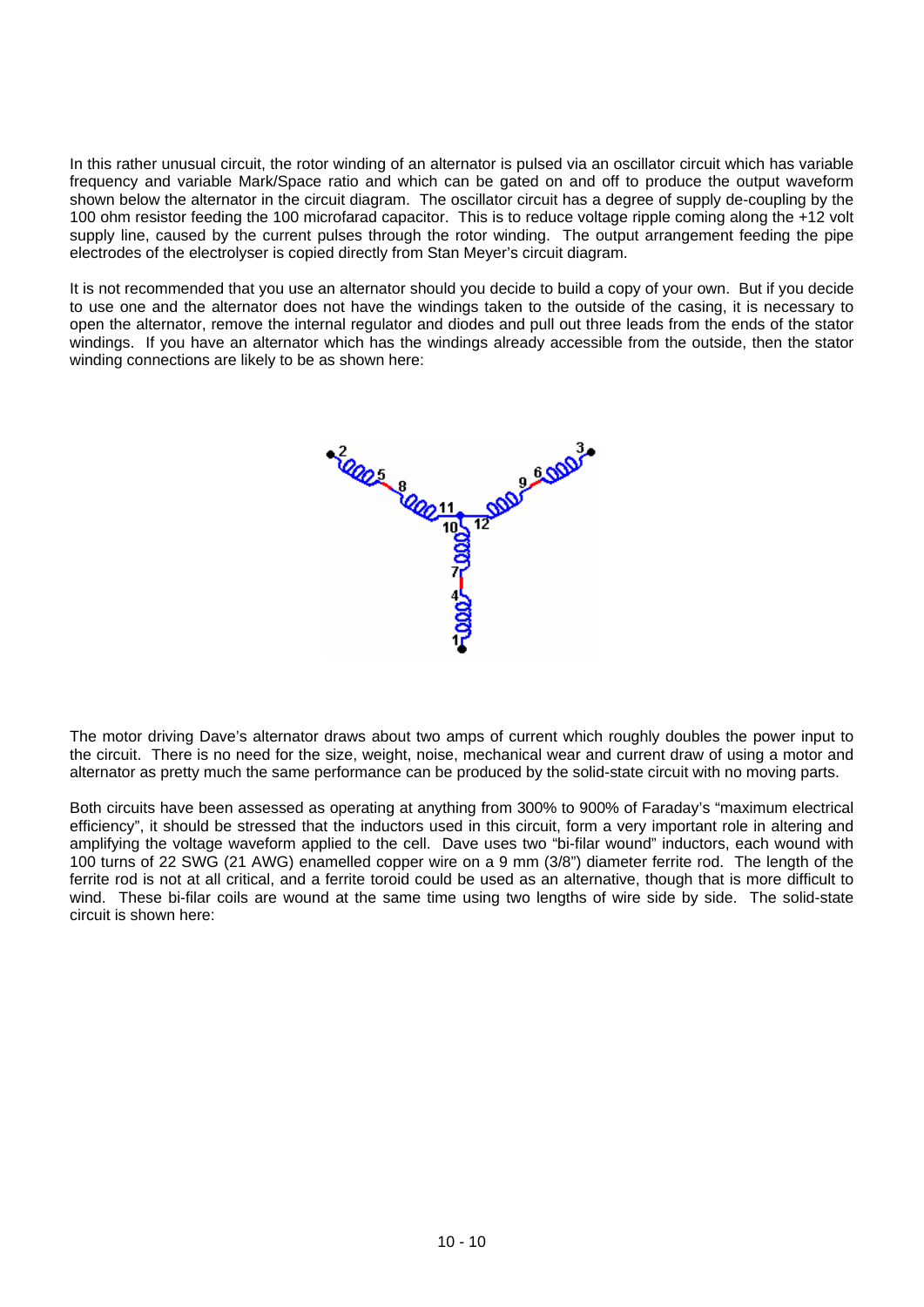

Circuit operation:

The main part of the circuit is made up of two standard 555 chip timers. These are wired to give an output waveform which switches very rapidly between a high voltage and a low voltage. The ideal waveform shape coming from this circuit is described as a "square wave" output. In this particular version of the circuit, the rate at which the circuit flips between high and low voltage (called the "frequency") can be adjusted by the user turning a knob. Also, the length of the ON time to the OFF time (called the "Mark/Space Ratio") is also adjustable.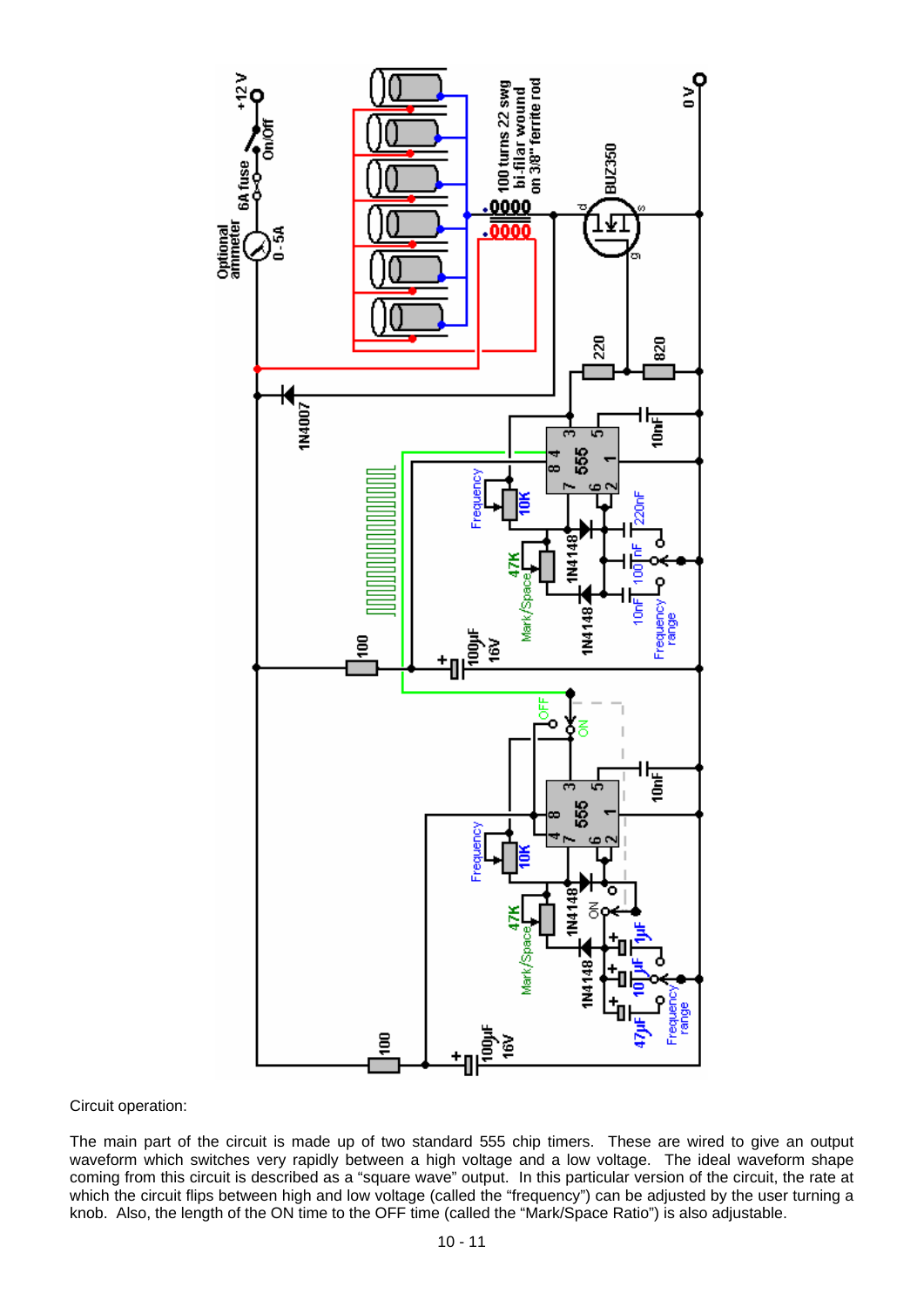This is the section of the circuit which does this:



The 100 ohm resistor and the 100 microfarad capacitor are there to iron out any ripples in the voltage supply to the circuit, caused by fierce pulses in the power drive to the electrolysis cell. The capacitor acts as a reservoir of electricity and the resistor prevents that reservoir being suddenly drained if the power supply line is suddenly, and very briefly, pulled down to a low voltage. Between them, they keep the voltage at point "**A**" at a steady level, allowing the 555 chip to operate smoothly.

The very small capacitor "**B**" is wired up physically very close to the chip. It is there to short-circuit any stray, very short, very sharp voltage pulses picked up by the wiring to the chip. It is there to help the chip to operate exactly as it is designed to do, and is not really a functional part of the circuit. So, for understanding how the circuit works, we can ignore them and see the circuit like this:



This circuit generates output pulses of the type shown in green with the voltage going high, (the "Mark") and low (the "Space"). The 47K variable resistor (which some people insist on calling a "pot") allows the length of the Mark and the Space to be adjusted from the 50 - 50 shown, to say, 90 - 10 or any ratio through to 10 - 90. It should be mentioned that the "47K" is not at all critical and these are quite likely to be sold as "50K" devices. Most low cost components have a plus or minus 10% rating which means that a 50K resistor will be anything from 45K to 55K in actual value.

The two "1N4148" diodes are there to make sure that when the Mark/Space 47K variable resistor is adjusted, that it does not alter the frequency of the output waveform in any way. The remaining two components: the 10K variable resistor and the 47 microfarad capacitor, both marked in blue, control the number of pulses produced per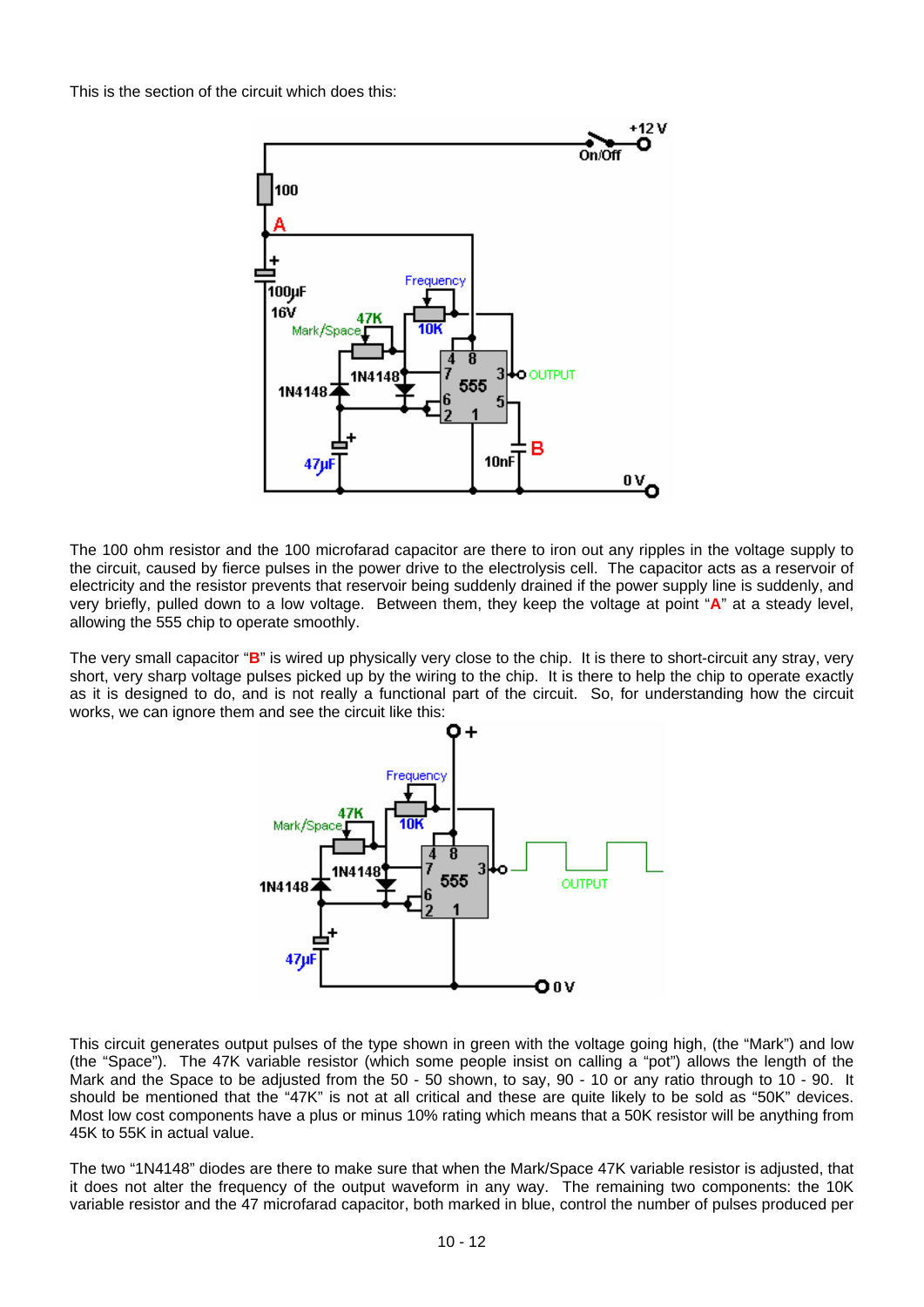second. The larger the capacitor, the fewer the pulses per second. The lower the value of the variable resistor, the larger the number of pulses per second.

The circuit can have additional frequency tuning ranges, if the capacitor value is altered by switching in a different capacitor. So the circuit can be made more versatile by the addition of one switch and, say, two alternative capacitors, as shown here:



The capacitors shown here are unusually large because this particular circuit is intended to run relatively slowly. In the almost identical section of the circuit which follows this one, the capacitors are very much smaller which causes the switching rate to be very much higher. Experience has shown that a few people have had overheating in this circuit when it is switched out of action, so the On/Off swicth has been expanded to be a two-pole changeover switch and the second pole used to switch out the timing elements of the 555 chip. The complete version of this section of the circuit is then:



which just has one additional switch to allow the output to be stopped and the 12-volt supply line to be fed instead. The reason for this is that this part of the circuit is used to switch On and Off an identical circuit. This is called "gating" and is explained in Chapter 12 which is an electronics tutorial.

The second part of the circuit is intended to run at much higher speeds, so it uses much smaller capacitors: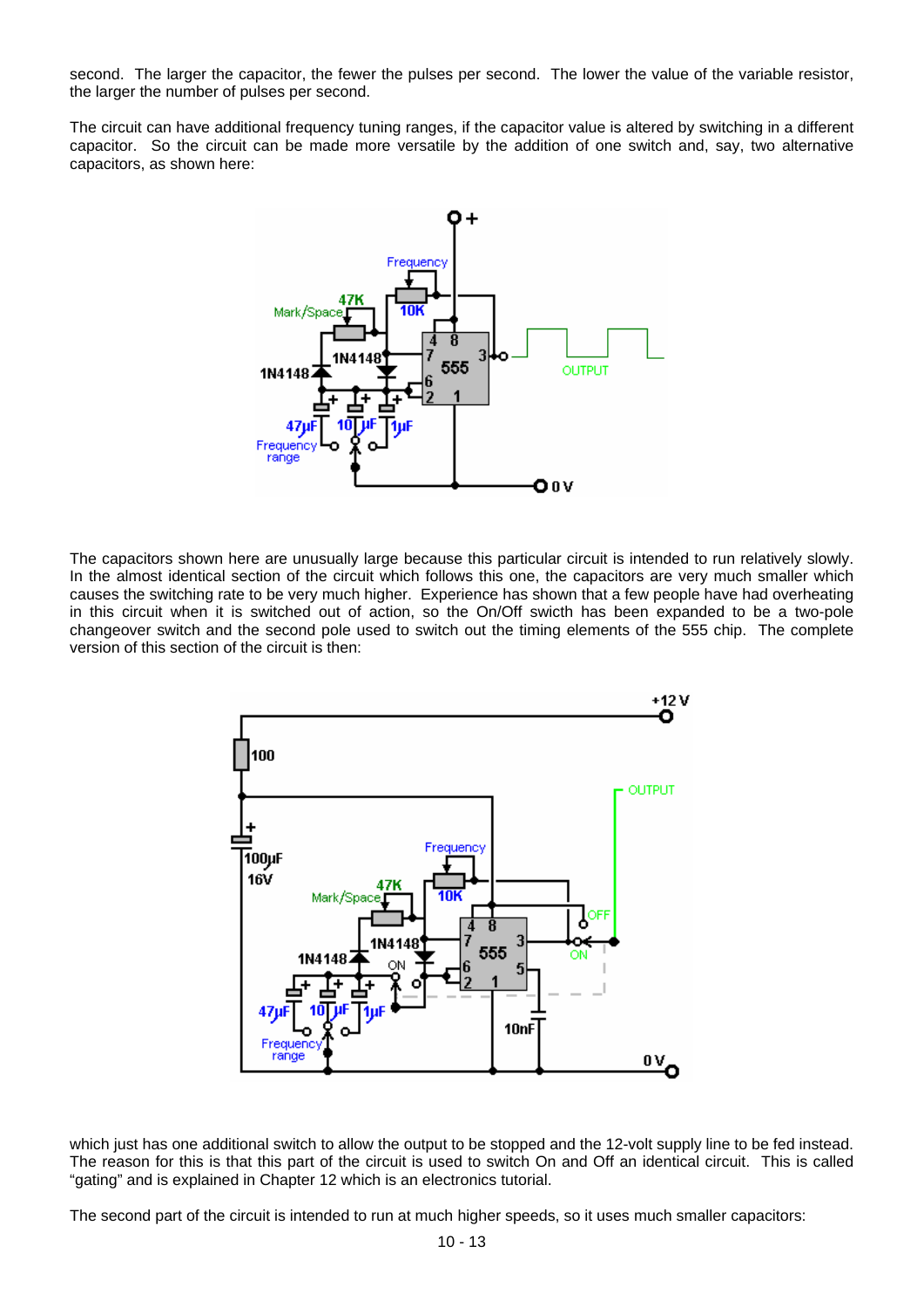

So, putting them together, and allowing the first circuit to switch the second one On and Off, we get:



The final section of the circuit is the power drive for the electrolyser cell. This is a very simple circuit. Firstly, the output of the second 555 chip is lowered by a basic voltage-divider pair of resistors, and fed to the Gate of the output transistor:

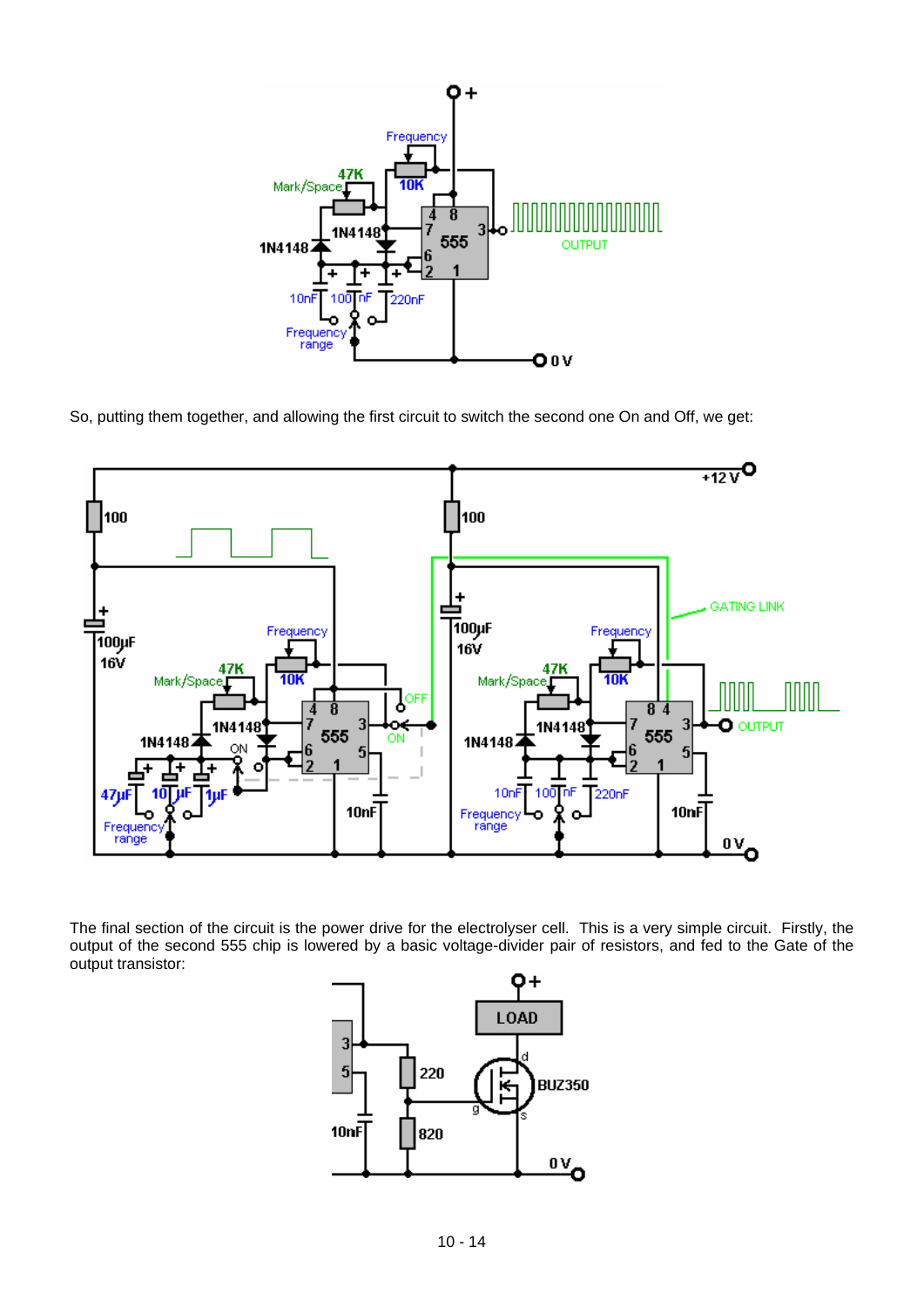Here, the 555 chip output voltage is lowered by 220 / 820 or about 27%. When the voltage rises, it causes the BUZ350 transistor to switch on, short-circuiting between its Drain and Source connections and applying the whole of the 12-volt supply voltage across the load, which in our application, is the electrolyser cell:



The transistor drives the electrolysis electrodes as shown above, applying very sharp, very short pulses to them. What is very important are the wire coils which are placed on each side of the electrode set. These coils are linked magnetically because they are wound together on a high-frequency ferrite rod core and although a coil is such a simple thing, these coils have a profound effect on how the circuit operates. Firstly, they convert the 555 chip pulse into a very sharp, very short, high-voltage pulse which can be as high as 1,200 volts. This pulse affects the local environment, causing extra energy to flow into the circuit. The coils now perform a second role by blocking that additional energy from short-circuiting through the battery, and causing it to flow through the electrolysis cell, splitting the water into a mix of hydrogen and oxygen, both gases being high-energy, highly charged atomic versions of those gases. This gives the mix some 400% the power of hydrogen being burned in air.

When the transistor switches off, the coils try to pull the transistor Drain connection down to a voltage well below the 0-volt battery line. To prevent this, a 1N4007 diode is connected across the cell and its coils. The diode is connected so that no current flows through it until the transistor Drain gets dragged down below the 0-volt line, but then that happens, the diode effectively gets turned over and as soon as 0.7 volts is placed across it, it starts to conduct heavily and collapses the negative voltage swing, protecting the transistor, and importantly, keeping the pulsed waveform restricted to positive DC pulses, which is essential for tapping this extra environmental energy which is what actually performs the electrolysis. You can easily tell that it is the environmental "cold" electricity which is doing the electrolysis as the cell stays cold even though it is putting out large volumes of gas. If the electrolysis were being done by conventional electricity, the cell temperature would rise during the electrolysis. A John Bedini pulser circuit can be used very effectively with a cell of this type and it adjusts automatically to the resonant frequency as the cell is part of the frequency-determining circuit.

The BUZ350 MOSFET has a current rating of 22 amps so it will run cool in this application. However, it is worth mounting it on an aluminium plate which will act as both the mounting and a heat sink but it should be realised that this circuit is a bench-testing circuit with a maximum current output of about 2 amps and it is **not** a **P**ulse-**W**idth **M**odulation circuit for a high-current DC electrolyser. The current draw in this arrangement is particularly interesting. With just one tube in place, the current draw is about one amp. When a second tube is added, the current increases by less than half an amp. When the third is added, the total current is under two amps. The fourth and fifth tubes add about 100 milliamps each and the sixth tube causes almost no increase in current at all. This suggests that the efficiency could be raised further by adding a large number of additional tubes, but this is actually not the case as the cell arrangement is important. Stan Meyer ran his VolksWagen car for four years on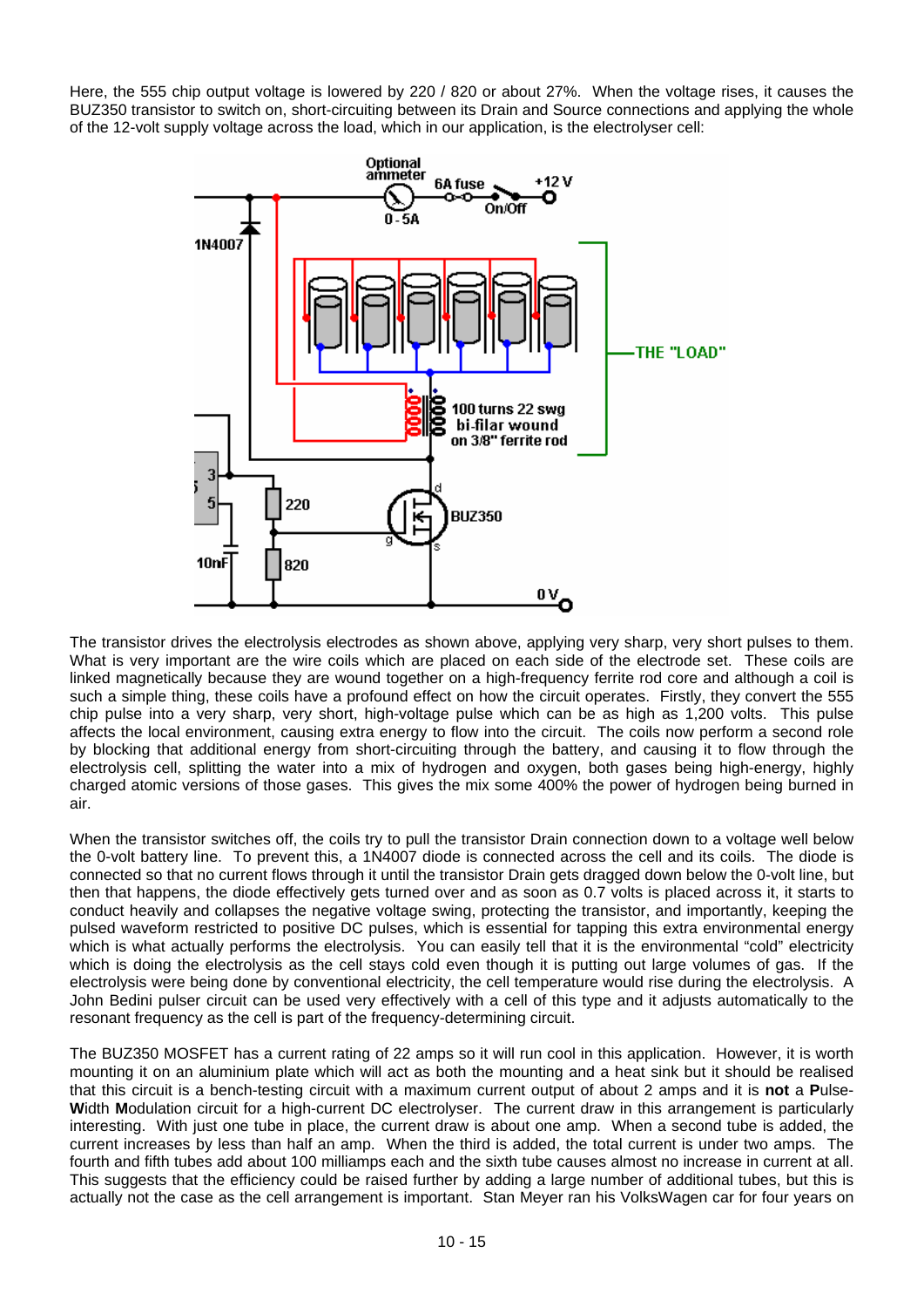the output from four of these cells with 16-inch (400 mm) electrodes, and Stan would have made a single larger cell had that been feasible.

Although the current is not particularly high, a five or six amp circuit-breaker, or fuse, should be placed between the power supply and the circuit, to protect against accidental short-circuits. If a unit like this is to be mounted in a vehicle, then it is **essential** that the power supply is arranged so that the electrolyser is disconnected if the engine is switched off. Passing the electrical power through a relay which is powered via the ignition switch is a good solution for this. It is also **vital** that at least one bubbler is placed between the electrolyser and the engine, to give some protection if the gas should get ignited by an engine malfunction.



Although printed circuit boards have now been produced for this circuit and ready-made units are available commercially, you can build your own using stripboard if you want to. A possible one-off prototype style component layout for is shown here:

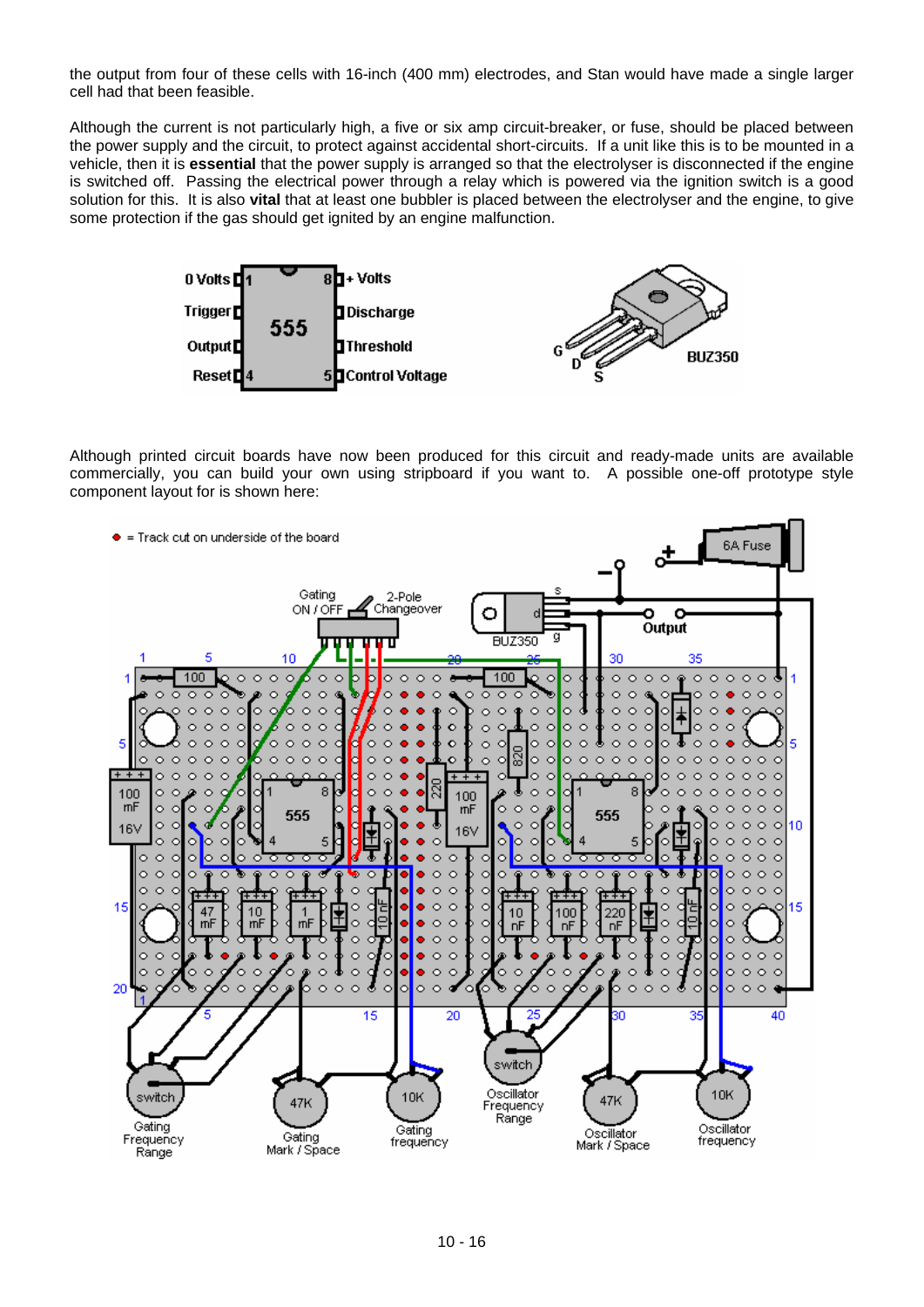## The underside of the strip-board (when turned over horizontally) is shown here:

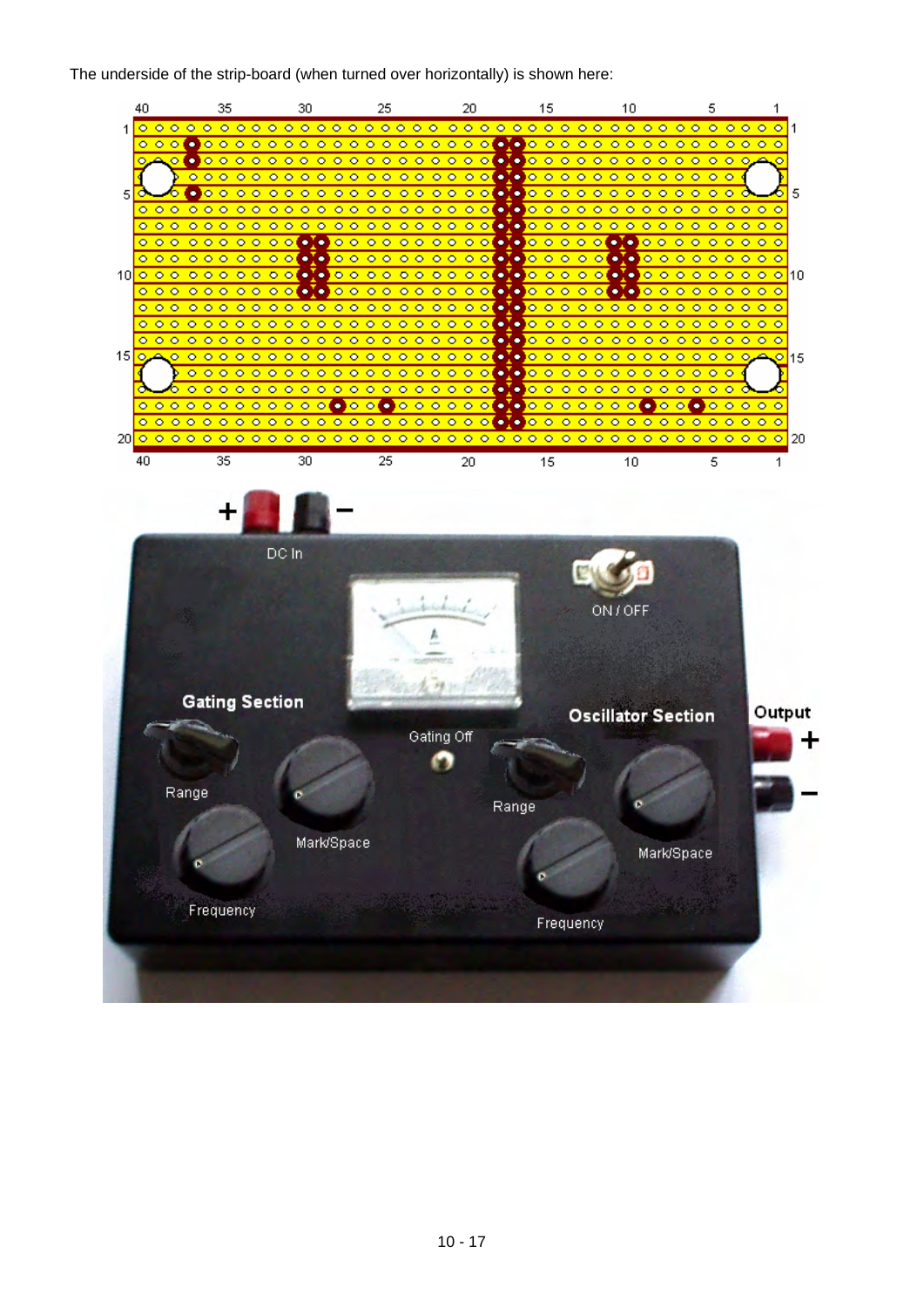

Although using a ferrite ring is probably the best possible option, the bi-filar coil can be wound on any straight ferrite rod of any diameter and length. You just tape the ends of two strands of wire to one end of the rod and then rotate the rod in your hands, guiding the strands into a neat side-by-side cylindrical winding as shown here:

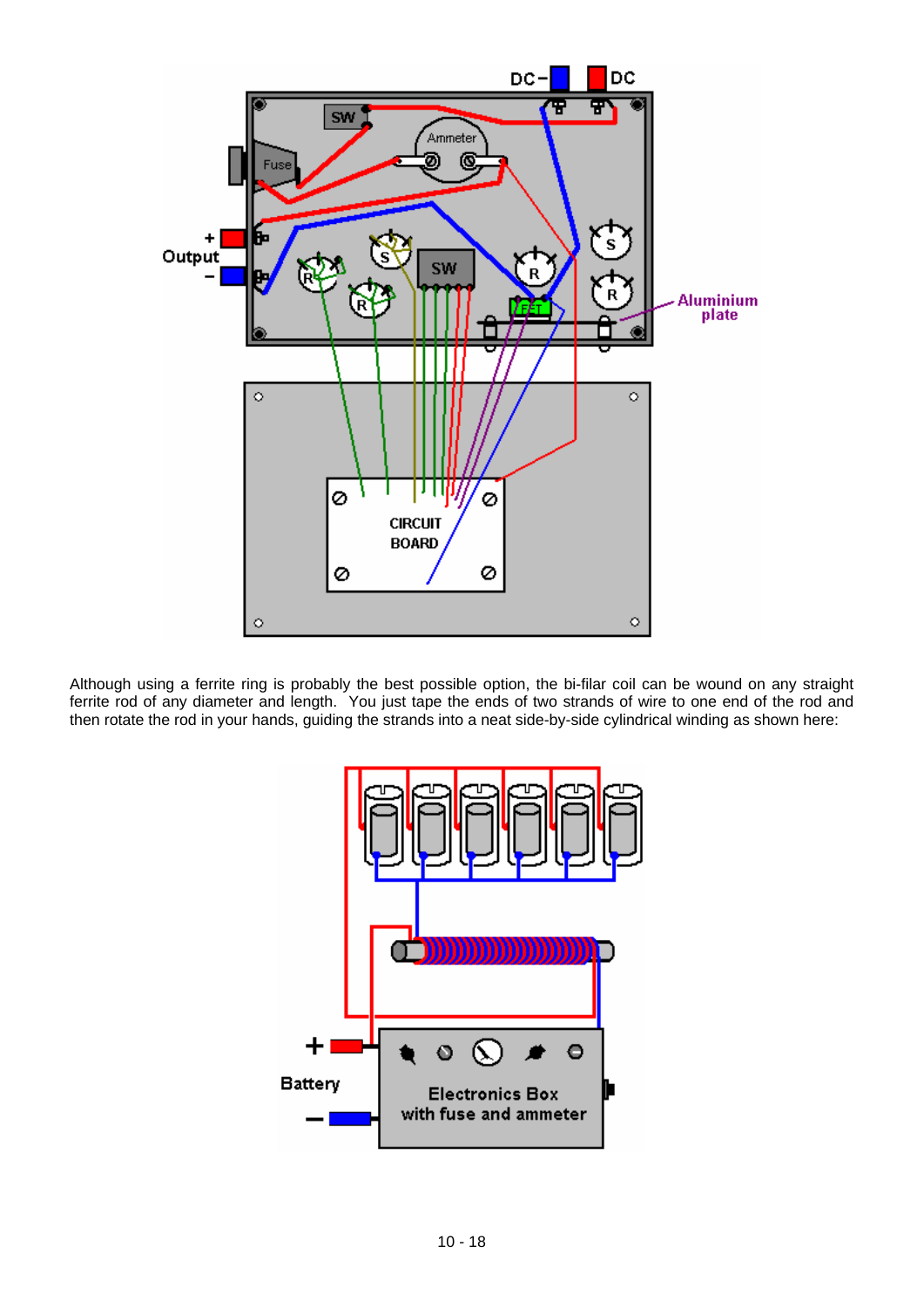| Component                         | Quantity                | Description                            | Comment                  |
|-----------------------------------|-------------------------|----------------------------------------|--------------------------|
| 100 ohm resistors 0.25 watt       | $\overline{2}$          | Bands: Brown, Black, Brown             |                          |
| 220 ohm resistor 0.25 watt        | 1                       | Bands: Red, Red, Brown                 |                          |
| 820 ohm resistor 0.25 watt        | 1                       | Bands: Gray, Red, Brown                |                          |
| 100 mF 16V capacitor              | $\overline{2}$          | Electrolytic                           |                          |
| 47mF 16V capacitor                | 1                       | Electrolytic                           |                          |
| 10 mF 16V capacitor               | 1                       | Electrolytic                           |                          |
| 1 mF 16 V capacitor               | 1                       | Electrolytic                           |                          |
| 220 nF capacitor (0.22 mF)        | 1                       | Ceramic or polyester                   |                          |
| 100 nF capacitor (0.1 mF)         | 1                       | Ceramic or polyester                   |                          |
| 10 nF capacitor (0.01 mF)         | 3                       | Ceramic or polyester                   |                          |
| 1N4148 diodes                     | $\overline{4}$          |                                        |                          |
| 1N4007 diode                      | 1                       |                                        | FET protection           |
| NE555 timer chip                  | $\overline{2}$          |                                        |                          |
| BUZ350 MOSFET                     | 1                       | Or any 200V 20A n-channel MOSFET       |                          |
| 47K variable resistors            | $\overline{2}$          | Standard carbon track                  | Could be screw track     |
| 10K variable resistors            | $\overline{2}$          | Standard carbon track                  | Could be screw track     |
| 4-pole, 3-way switches            | $\overline{2}$          | Wafer type                             | Frequency range          |
| 1-pole changeover switch          | $\overline{1}$          | Toggle type, possibly sub-miniature    | Any style will do        |
| 1-pole 1-throw switch             | 1                       | Toggle type rated at 10 amps           | Overall ON / OFF switch  |
| Fuse holder                       | 1                       | Enclosed type or a 6A circuit breaker  | Short-circuit protection |
| Veroboard                         | 1                       | 20 strips, 40 holes, 0.1 inch matrix   | Parallel copper strips   |
| 8-pin DIL IC sockets              | $\overline{2}$          | Black plastic, high or low profile     | Protects the 555 ICs     |
| Wire terminals                    | $\overline{\mathbf{4}}$ | Ideally two red and two black          | Power lead connectors    |
| Plastic box                       | $\overline{1}$          | Injection moulded with screw-down lid  |                          |
| Mounting nuts, bolts and pillars  | 8                       | Hardware for 8 insulated pillar mounts | For board and heatsink   |
| Aluminium sheet                   | 1                       | About 4 inch x 2 inch                  | <b>MOSFET</b> heatsink   |
| Rubber or plastic feet            | $\overline{4}$          | Any small adhesive feet                | Underside of case        |
| Knobs for variable resistors etc. | $\overline{6}$          | 1/4 inch shaft, large diameter         | Marked skirt variety     |
| Ammeter                           | $\overline{1}$          | Optional item, 0 to 5A or similar      |                          |
| Ferrite rod 1-inch long or longer | 1                       | For construction of the inductors      | bi-filar wound           |
| 22 SWG (21 AWG) wire              | 1 reel                  | Enamelled copper wire, 2 oz. reel      |                          |
| Sundry connecting wire            | 4 m                     | Various sizes                          |                          |

As mentioned earlier, it is absolutely vital that every precaution be taken to avoid an explosion. The "hydroxy" gas produced by the electrolysis of water is mainly hydrogen gas and oxygen gas mixed together in the ideal proportions for them to recombine to form water again. That happens when the gasses are lit, and as the flame front of the ignition is about 1,000 times faster than the flame front when petroleum vapour is ignited, standard flash-back protection devices should not be relied on. The best protection device is a bubbler which is a simple container which feeds the gas up through a column of water.

It is also a good idea to use a pressure-activated switch which disconnects the power to the electronics if the gas pressure exceeds, say, five pounds per square inch, as shown here:



If it is intended to use the electrolyser to feed an internal combustion engine without the use of any other fuel, then the timing of the spark will need to be adjusted, and if the engine is very small and has a waste spark, then that needs to be dealt with as well. If the gas output is used to boost vehicle engine operation when the engine is running on its normal fuel, then no timing adjustment is normally needed, but if there is a computer controlled fuel injection system, then the oxygen sensor signal needs to be corrected for the improved fuel mix.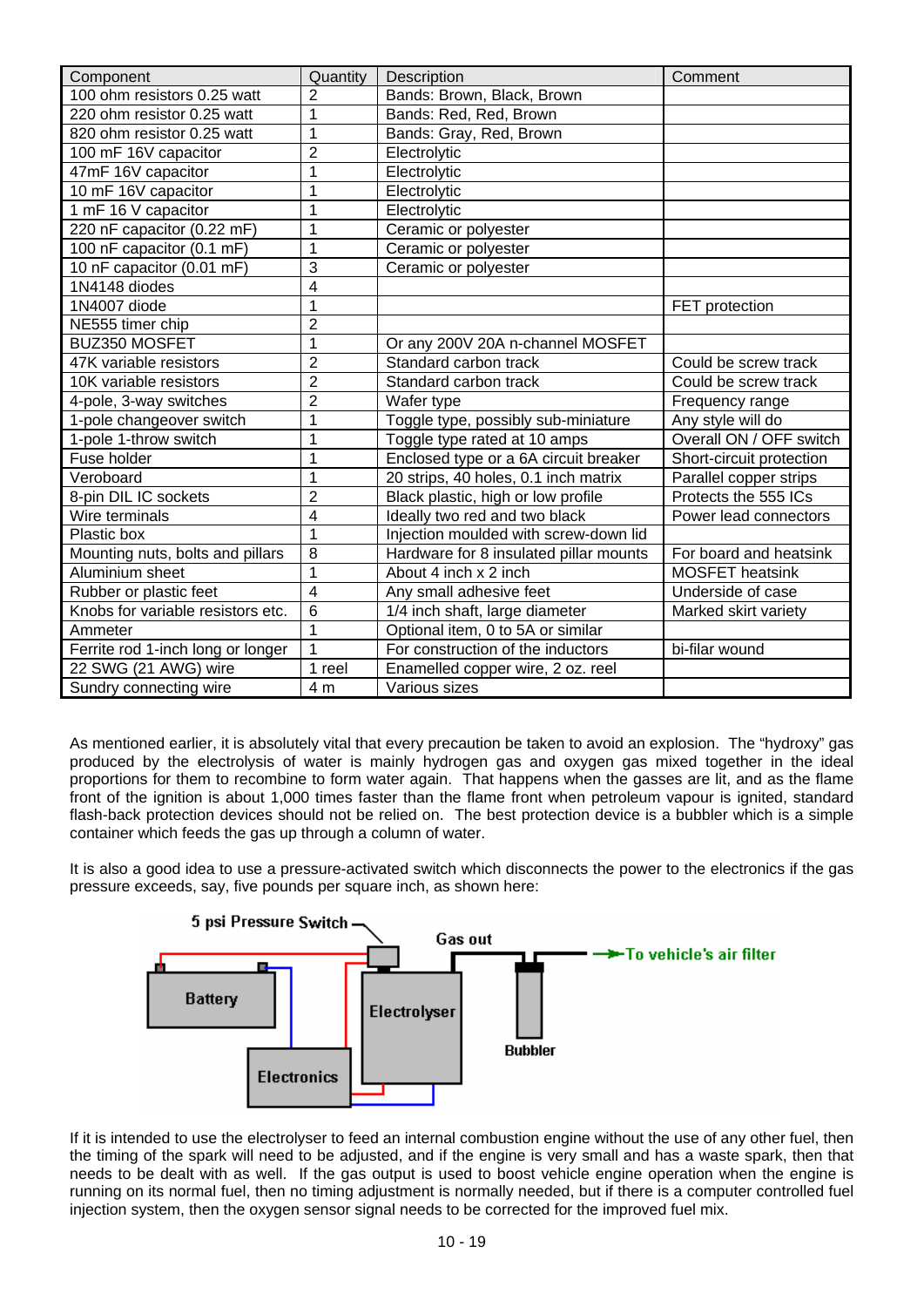Dave, who built this replication, suggests various improvements. Firstly, Stan Meyer used a larger number of tubes of greater length. Both of those two factors should increase the gas production considerably. Secondly, careful examination of video of Stan's demonstrations shows that the outer tubes which he used had a rectangular slot cut in the top of each tube:



Some organ pipes are fine-tuned by cutting slots like this in the top of the pipe, to raise it's pitch, which is it's frequency of vibration. As they have a smaller diameter, the inner pipes in the Meyer cell will resonate at a higher frequency than the outer pipes. It therefore seems probable that the slots cut by Stan are to raise the resonant frequency of the larger pipes, to match the resonant frequency of the inner pipes. If you want to do that, hanging the inner tube up on a piece of thread and tapping it, will produce a sound at the resonant pitch of the pipe. Cutting a slot in one outer pipe, suspending it on a piece of thread and tapping it, will allow the pitch of the two pipes to be compared. When one outer pipe has been matched to your satisfaction, then a slot of exactly the same dimensions will bring the other outer pipes to the same resonant pitch. It has not been proved, but it has been suggested that only the part of the outer pipe which is below the slot, actually contributes to the resonant frequency of the pipe. That is the part marked as "H" in the diagram above. It is also suggested that the pipes will resonate at the same frequency if the area of the inside face of the outer pipe ("H" x the inner circumference) exactly matches the area of the outer surface of the inner pipe. It should be remembered that as all of the pipe pairs will be resonated with a single signal, that each pipe pair needs to resonate at the same frequency as all the other pipe pairs.

It is said that Stan ran his VolksWagen car for four years, using just the gas from four of these units which had pipe pairs 16-inchs long. A very important part of the cell build is the conditioning of the electrode tubes, using tap water. Ravi in India suggests that this is done as follows:

- **1**. Do not use any resistance on the negative side of the power supply when conditioning the pipes.
- **2**. Start at 0.5 Amps on the signal generator and after 25 minutes, switch off for 30 minutes
- **3**. Then apply 1.0 Amps for 20 minutes and then stop for 30 minutes.
- **4**. Then apply 1.5 Amps for 15 minutes and then stop for 20 minutes.
- **5**. Then apply 2.0 Amps for 10 minutes and afterwards stop for 20 minutes.
- **6**. Go to 2.5 Amps for 5 minutes and stop for 15 minutes.

**7**. Go to 3.0 Amps for 120 to 150 seconds. You need to check if the cell is getting hot...if it is you need to reduce the time.

## **After the seven steps above, let the cell stand for at least an hour before you start all over again.**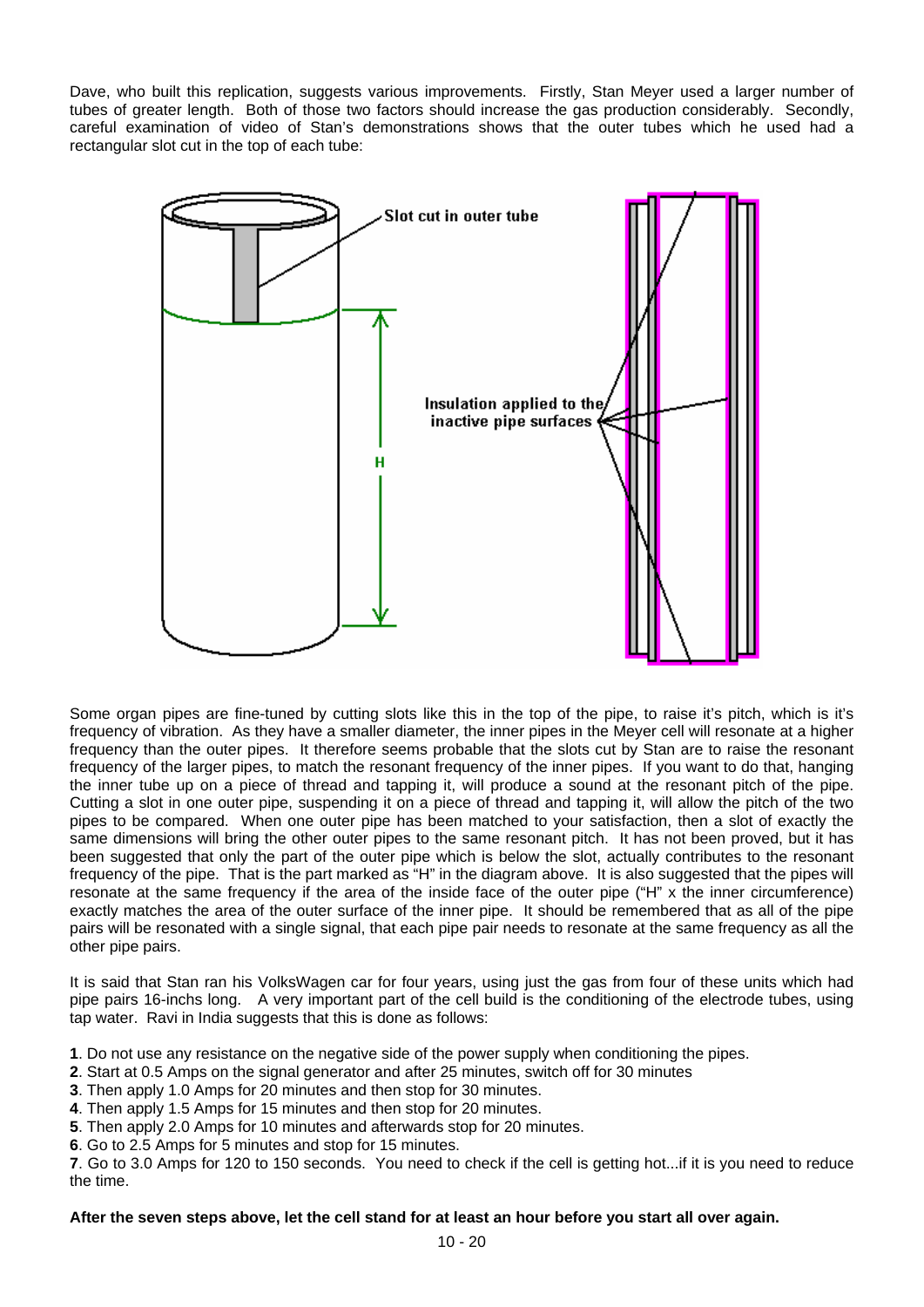You will see hardly any gas generation in the early stages of this conditioning process, but a lot of brown muck will be generated. Initially, change the water after every cycle, but **do not** touch the tubes with bare hands. If the ends of the tubes need to have muck cleaned off them, then use a brush but do not touch the electrodes!! If the brown muck is left in the water during the next cycle, it causes the water to heat up and you need to avoid this.

Over a period of time, there is a reduction in the amount of the brown stuff produced and at some point, the pipes won't make any brown stuff at all. You will be getting very good gas generation by now. A whitish powdery coat of chromium oxide dielectric will have developed on the surfaces of the electrodes. Never touch the pipes with bare hands once this helpful coating has developed.

**Important:** Do the conditioning in a well-ventilated area, or alternatively, close the top of the cell and vent the gas out into the open. During this process, the cell is left on for quite some time, so even a very low rate of gas production can accumulate a serious amount of gas which would be a hazard if left to collect indoors.

## *Further Developments*

When producing hydroxy gas from water, it is not possible to exceed the Faraday maximum unless additional energy is being drawn in from the surrounding environment. As this cell runs cold and has substantial gas output, there is every indication that when it is running, it is drawing in this extra energy.

This idea is supported by the fact that one of the key methods of tapping this extra energy is by producing a train of very sharply rising and sharply falling electrical pulses. This is exactly the objective of Dave's circuit, so it would not be too surprising if that effect were happening.

The additional energy being accessed is sometimes referred to as "cold" electricity, which has very different characteristics to normal conventional electricity. Where normal electrical losses cause local heating as a byproduct, "cold" electricity has exactly the opposite effect, and where a normal electrical loss would take place, an extra inflow of useful "cold" energy enters the circuit from outside. This flow causes the temperature of the circuitry to drop, instead of increase, which is why it is called "cold" electricity.

This remarkable occurrence has the most unusual effect of actually reducing the amount of conventional power needed to drive the circuit, if the output load is increased. So, increasing the load powered by the circuit causes additional energy to flow in from the environment, powering the extra load and as well, helping to drive the original circuit. This seems very strange, but then, "cold" electricity operates in an entirely different way to our familiar conventional electricity, and it has its own set of unfamiliar rules, which are generally the reverse of what we are used to.

To test his cell system further, Dave connected an extra load across the electrodes of his cell. As the inductors connected each side of the cell generate very high-value, sharp voltage spikes, Dave connected two large value capacitors (83,000 microfarad, 50-volt) across the cell as well. The load was a 10-watt light bulb which shines brightly, and interestingly, the current draw of the circuit goes down rather than up, in spite of the extra output power. The gas production rate appears undiminished.

This is the alteration to that part of the circuit which was used: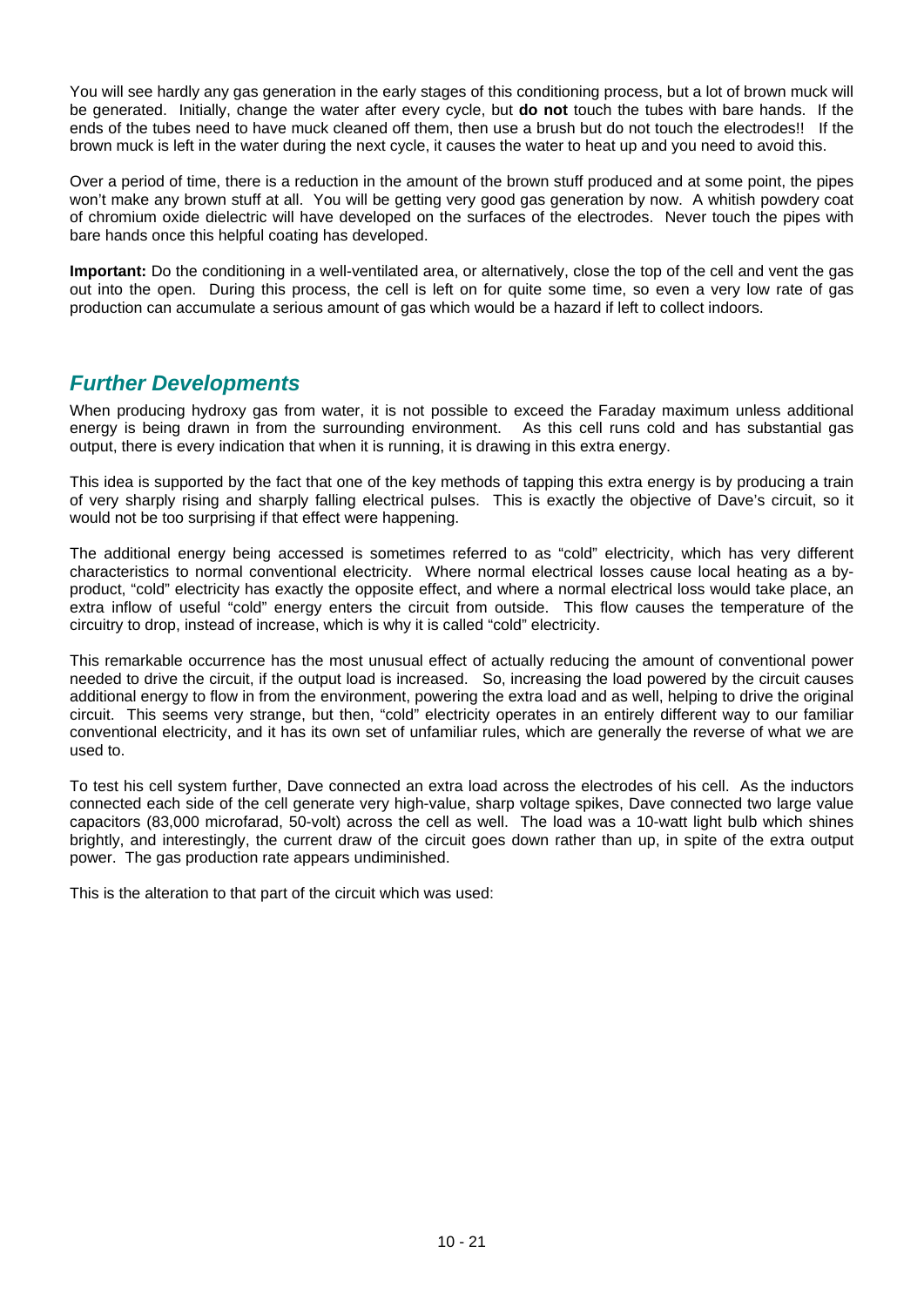

It has also been suggested that if a BUZ350 can't be obtained, then it would be advisable to protect the output FET against damage caused by accidental short-circuiting of wires, etc., by connecting what is effectively a 150 volt, 10 watt zener diode across it as shown in the above diagram. While this is not necessary for the correct operation of the circuit, it is helpful in cases where accidents occur during repeated testing and modification of the cell components.

**Dr Scott Cramton**. Dr. Cramton and his team of Laesa Research and Development scientists have been investigating and advancing this technology and has reached an output of six litres per minute for an electrical input of 12 (1 amp at 12 volts). In addition, Dr. Cramton's cell has stable frequency operation and is being run on local well water. The objective is to reduce the amount of diesel fuel needed to run a large capacity standard electrical generator.

The style of design is similar to Stan Meyer's original physical construction although the dimensions are slightly different. The cell body is transparent acrylic tube with end caps top and bottom. Inside the tube are nine pairs of pipes, electrically connected as three sets of three interspersed pipe pairs. These are driven by a three-phase pulsed supply based on a replication of Stan Meyer's original cell. It consists of a Delco Remy alternator driven by a 1.5 horsepower 220 volt (50 Hz) AC motor. This arrangement is, as was Stan Meyer's, for demonstration purposes. In a working application, the alternator is driven by the engine being supplied with the hydroxy gas. The 120 degree phase separation is the critical component for maintaining the resonant frequency. It should be noted that the alternator must maintain a rate of 3,600 rpm while under load.

It needs to be stressed that Dr. Cramton's cell is very close in construction principles to Dave Lawton's cell and the quality of construction is very important indeed. The first and foremost point which can be easily missed is the absolutely essential tuning of all of the pipes to a single, common frequency. This is the equivalent of tuning a musical instrument and without that tuning, the essential resonant operation of the cell will not be achieved and the cell performance will not be anything like the results which Dr. Cramton and his team are getting.

Dr. Cramton is using 316L-grade stainless steel pipes 18 inches (450 mm) long. The outer pipes are 0.75 inches in diameter and the inner pipes 0.5 inches in diameter. This gives an inter-pipe gap of 1.2 mm. The first step is to get the pipes resonating together. First, the frequency of an inner pipe is measured. For this, a free internet frequency-analyzer program was downloaded and used with the audio card of a PC to give a measured display of the resonant frequency of each pipe. The download location was http://www.softpedia.com/get/Multimedia/Audio/Other-AUDIO-Tools/Spectrum-Analyzer-pro-Live.shtml

The method for doing this is very important and considerable care is needed for this. The quarter-inch stainless steel bolt is pressed into the inner pipe where it forms a tight push-fit. It is very important that the head of each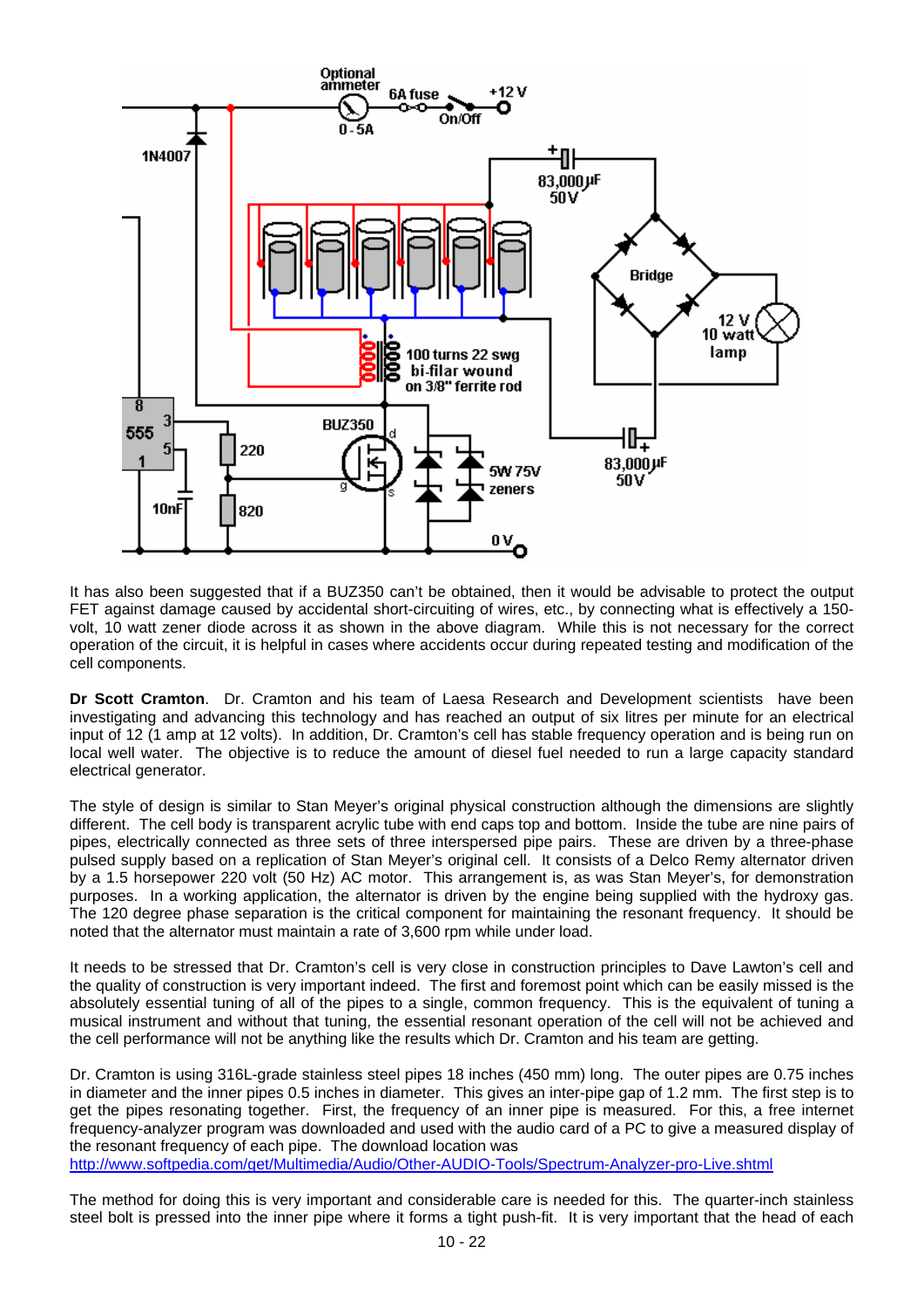nut is pressed in for **exactly** the same distance as this alters the resonant frequency of the inner pipe. The steel connecting strip is then bent into its Z shape and securely clamped to the bolt with a stainless steel nut. The assembly of pipe, steel strip, nut and bolt is then hung up on a thread and tapped gently with a piece of wood and its resonant frequency measured with the frequency analyzer program. The frequency is fed into the program using a microphone. All of the inner pipes are tuned to exactly the same frequency by a very slight alteration of the insertion length of the bolt head for any pipe with a resonant frequency which is slightly off the frequency of the other pipes in the set of nine inner pipes.

Next, the outer tubes are slotted to raise their resonant frequency to match that of the inner pipes. Their frequency is also measured by hanging them up and tapping them gently with a piece of wood. If the frequency needs additional raising, then the tube length is reduced by a quarter of an inch (6 mm) and the testing continued as before. Adjusting the width and length of the slot is the best method for adjusting the resonant frequency of the tube. A small file can be used to increase the slot dimensions. This procedure is time consuming and tedious but it is well worth the effort. The average finished length of the outer pipes is 17.5 inches (445 mm) and the slot dimensions 0.75 inch long and 0.5 inch wide (19 mm x 13 mm). The pipe arrangement is shown here:



The outer pipes are drilled and tapped to take either a 6/32" nylon bolt available from Ace hardware stores in the USA, or alternatively, drilled and tapped to take a 4 mm nylon bolt. Three of these bolt holes are evenly spaced around the circumference of each end of all of the outer pipes.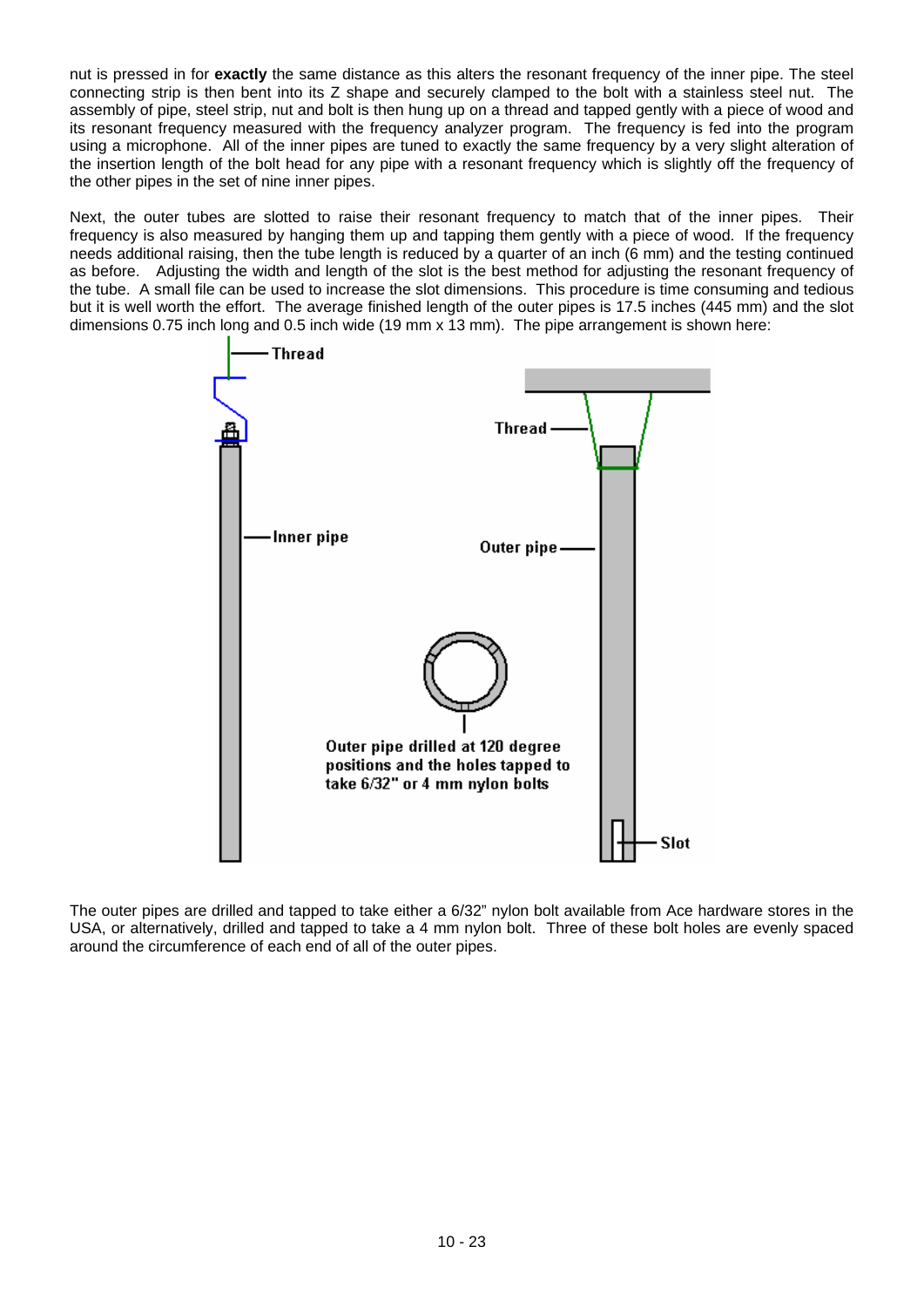

These nylon bolts are used to adjust and hold the inner pipe **gently** in the exact centre of the outer pipe. It is very important that these bolts are not over tightened as that would hinder the vibrations of the inner pipe. The bolts are adjusted so that a feeler gauge shows that there is exactly the same 1.2 mm gap all round, both top and bottom. The weight of the inner pipe is carried by a 3/4 inch (18 mm) wide strip of stainless steel bent into a Zshape, and **none** of the weight is carried by the nylon bolts. The arrangement is shown here: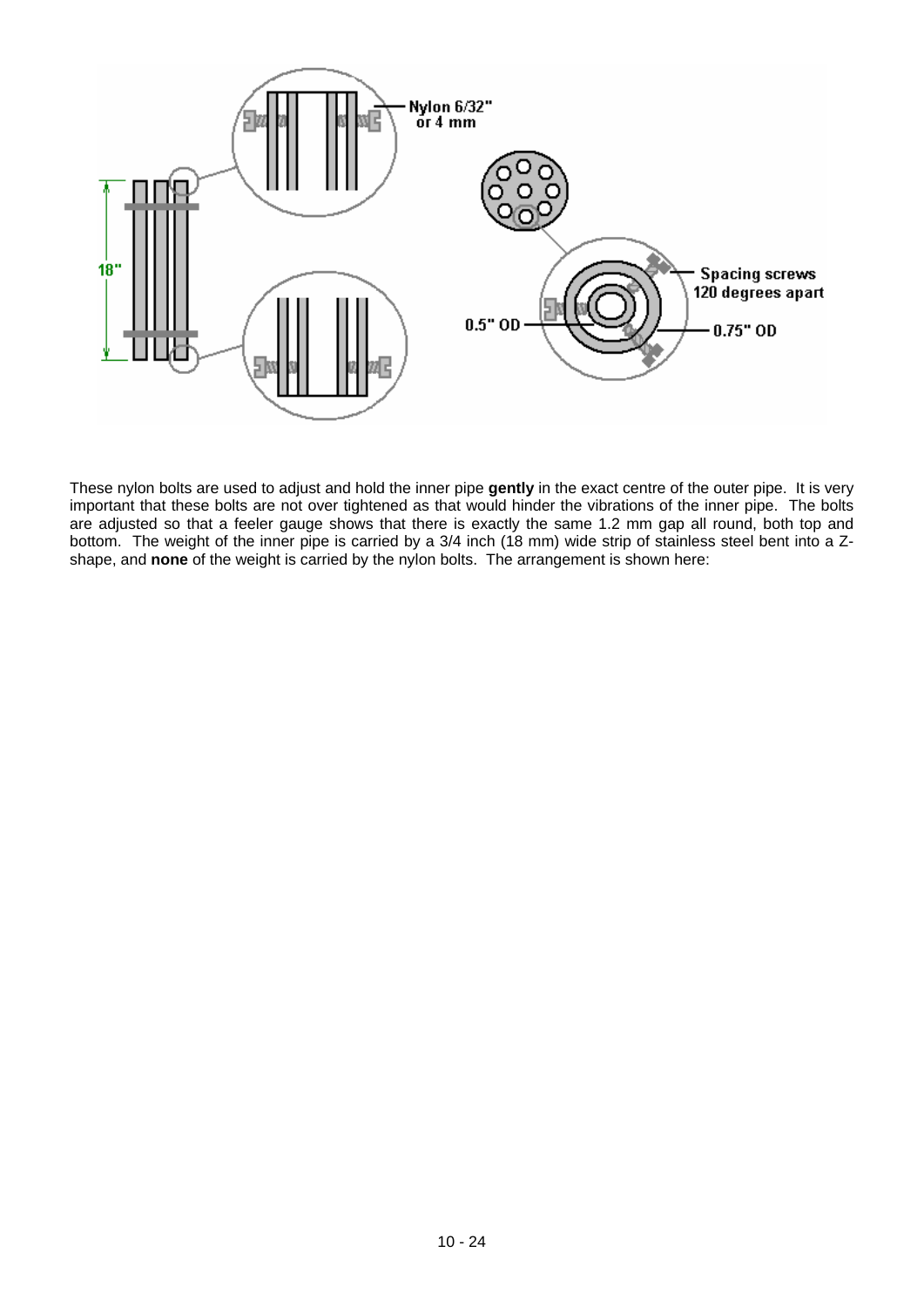

The supporting springy strip of steel is shown in blue in the above diagram as it also forms the electrical connection for the inner tubes. The outer tubes are held securely in position by two plastic discs which form a tight push-fit inside the 6" (150 mm) diameter acrylic tube which forms the body of the cell. The cell is sealed off with plastic caps (ideally, the upper one being screw threaded for easy maintenance) and the electrical connections are carried through the lower cap using 1/4" (6 mm) x 20 stainless steel bolts. The bolts are sealed using washers and rubber O-rings on both sides of the cap.

For clarity, the diagram above shows only the electrical connections for the inner pipes. The electrical connections for the outer pipes are shown in the following diagram. The connections are made at both the top and the bottom of each outer pipe by attaching a stainless steel hose clamp with a stainless steel bolt welded to each clamp. The wiring is then carried across inside the cell so that all six connection points for each set of three pipes are carried out through the base of the cell with just one bolt, again, sealed with washers and rubber Orings. The nine pipe pairs are electrically connected in three sets of three, and each set is fed with a separate phase of a 3-phase waveform. This sets up an interaction through the water and produces a complex pulsing waveform with each set of pipes interacting with the other two sets. The sets are arranged so that the individual pipes of each set are interspersed with the pipes of the other two sets, making the sets overlap each other as shown in this diagram: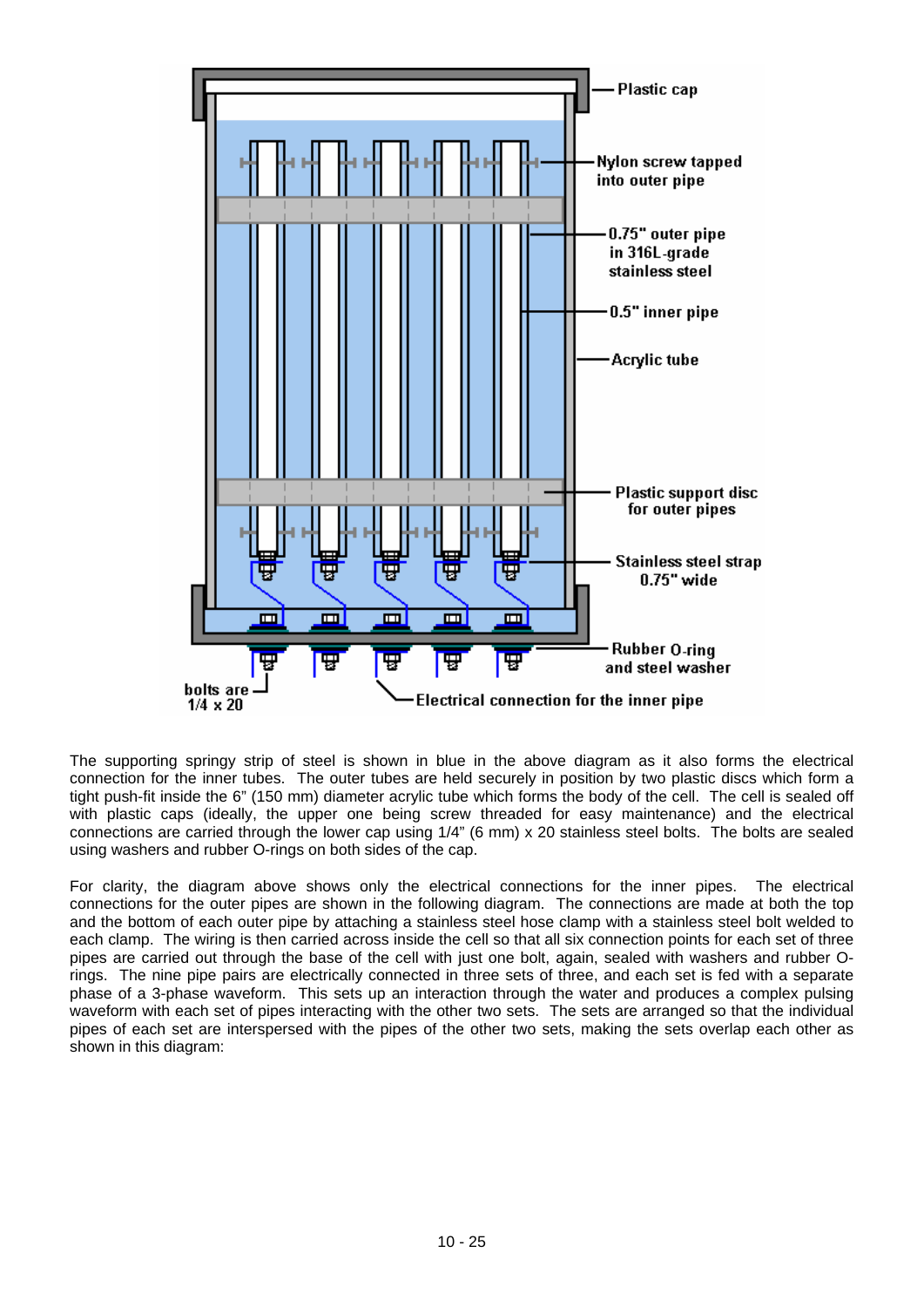

OUTER PIPE CONNECTIONS FOR ONE SET OF THREE PIPES.

For clarity, the diagram above does not show the electrical connections for the inner pipes and it omits the pipes of the other two groups of three, the water-level sensor, the gas take off pipe and the gas-pressure sensor.

At this time, Dr. Cramton is driving the pipe arrays with the circuit shown below. It uses an AC sinewave generated by a pulsed alternator. The current fed to the motor driving the alternator accounts for about 24 watts of power while the current drive to the alternator winding is just 12 watts. It should be realised that the alternator can easily drive many cells, probably without any increase in power required. Dr. Cramton is investigating methods of producing the same waveform without the need for an alternator and while that would be useful, it should be realised that a gas output of six litres per minute for a power input of only 36 watts is a very significant result. It has proven possible to power a 5.5 kilowatt electrical generator on hydroxy gas alone with a flow rate well below this 6 lpm, and obviously, the 36 watts can very easily be provided from that 5.5 kilowatt output.

It is absolutely essential that the pipe pairs are "conditioned" as there will be very little gas production until the white conditioning layer is built up on the active surfaces of the pipes. As has already been described, one method is by powering the cell up for a few minutes, and then letting it rest unused for a time before repeating the process. Dr. Cramton emphasises that at least a hundred hours of conditioning will be needed before the gas output volume starts to rise, and it will be three months before the white layer reaches its full thickness.

This is the circuit presently being used. You will notice that an additional pole has been added to the Gating On/Off switch so that the timing components are switched out. This gives added protection for the Gating 555 chip in the circuit, preventing overheating when it is running but not being used. The frequency used with Dr. Cramton's cell is 4.73 kHz although this is not the optimum frequency for the cell. The alternator imposes a certain limitation on the highest possible frequency, but the frequency used has been shown to be the most effective and it is a harmonic of the optimum frequency. This is a bit like pushing a child on a swing and only pushing every third or fourth swing – it works quite well.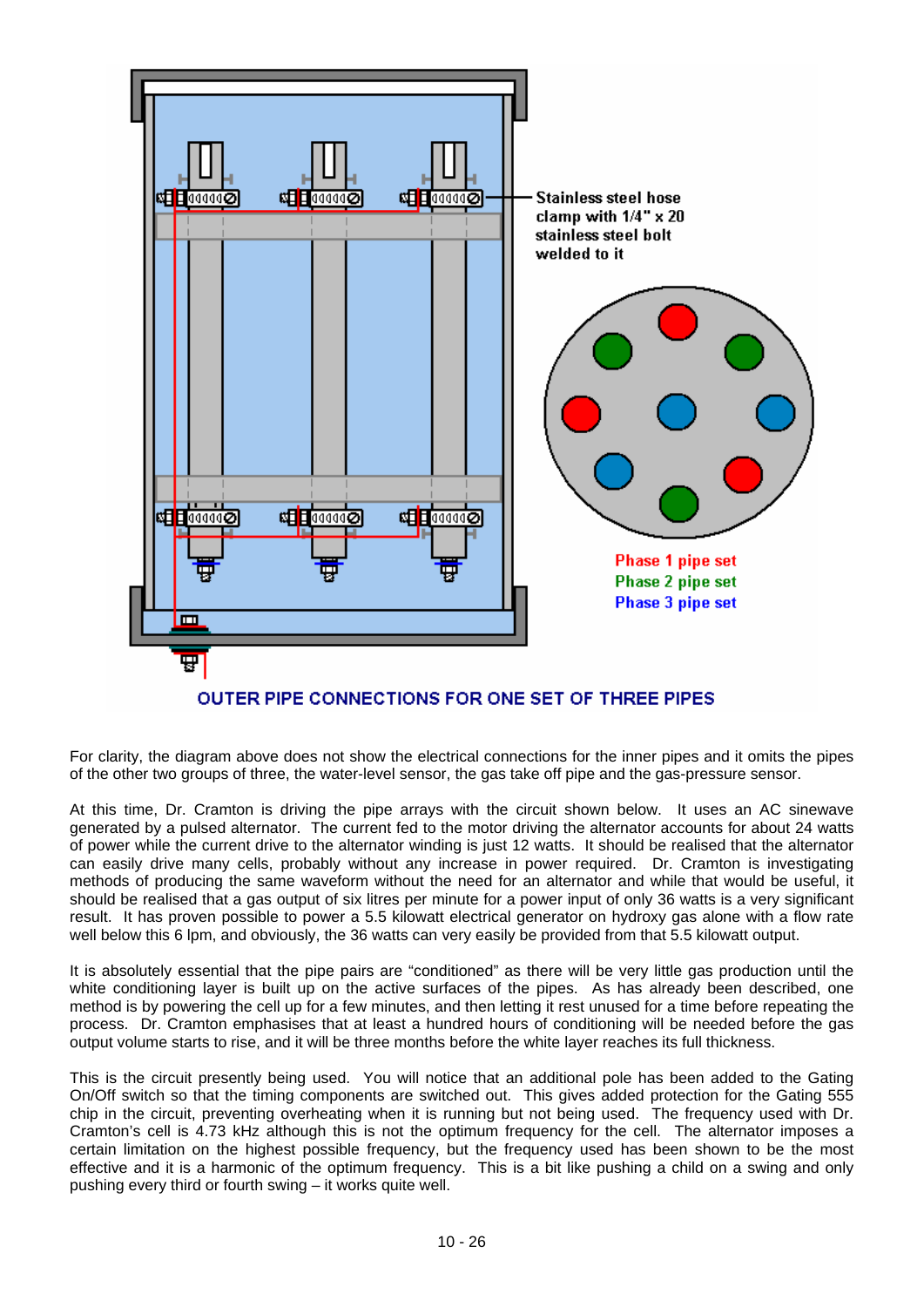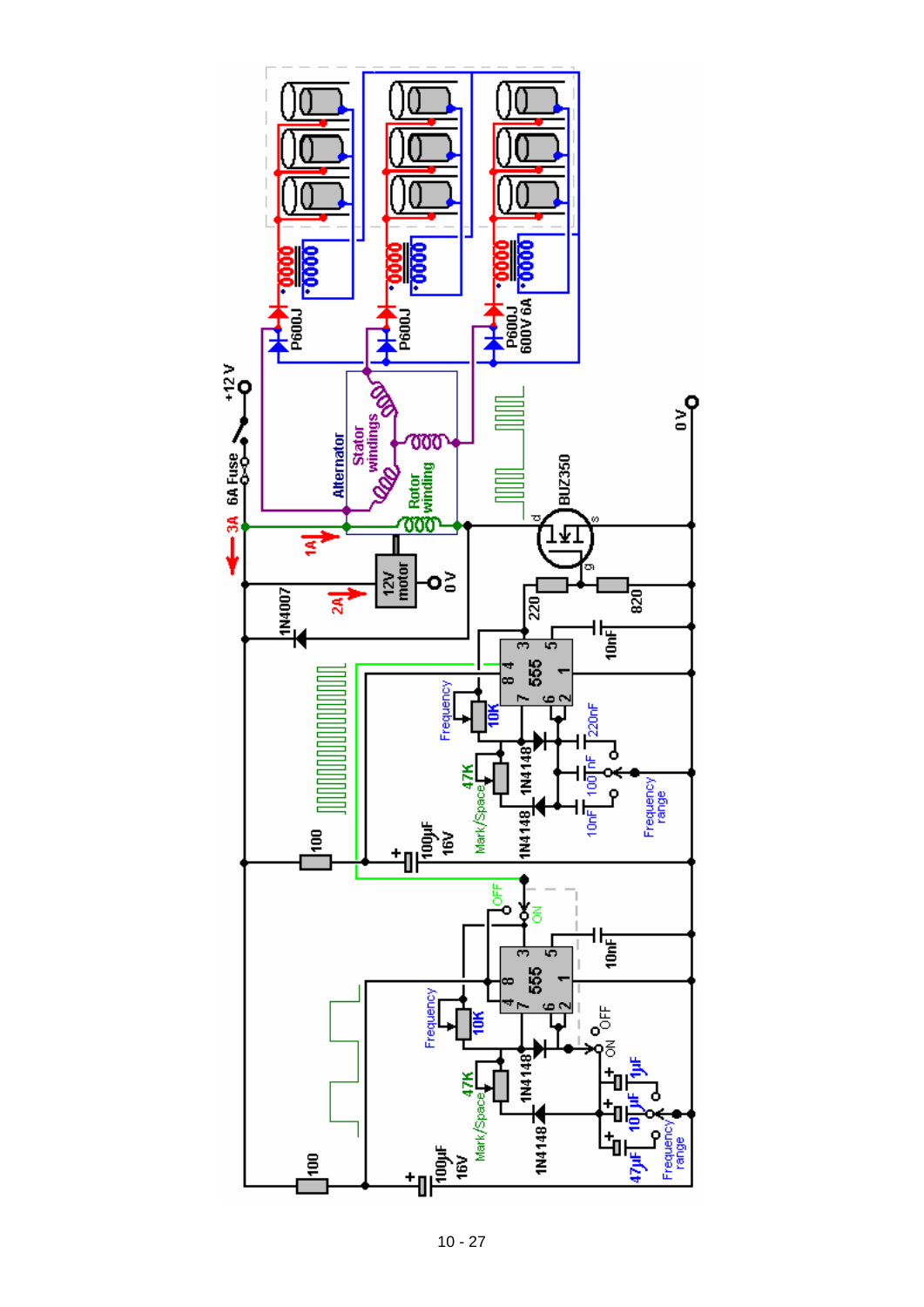Dr. Cramton says: "I would like people to know is that the scientific community is working on these projects and this technology is now a fact of science and not conjecture".

**Tad Johnson**. Tad has managed to replicate Stan Meyer's Water Fuel System fully. He says: "In 1996 I was an amateur electronics hobbyist. I had been interested in electrolysis and hydrogen study for many years prior to that, but that year I was watching the sci.hydrogen news group to become more educated on hydrogen in general. During that year I met John, a man who was good friends with Stanley Meyer, and who regularly went to visit him in Ohio. John lived here in California, and he had also invested some money in the Water Fuel cell project of Meyers'. I became friends with John and became more interested in the Stanley Meyer system. As I became more adept at electronic design and troubleshooting I began to want to try to duplicate the Stanley Meyer process of breaking water with high voltage and resonance.

During that year and a couple of following years, I was able to ask John questions which he would then ask Stanley, and feed the answer back to me. You see, Stan was not willing to talk to just anyone about the process let alone give away any secrets of the process that were not already mentioned in the patents. So I had to ask these questions through John who was good friends with Stanley.

My first few circuits worked but the cell would not make any hydrogen, especially under the conditions that Stanley and his patents said they would. The problem is that I would tune the cell like he said and yet no gas would be produced. It took three years of tinkering to finally figure out what I was doing wrong, and it was a big blunder. The answer to what I was doing wrong came to me through the sci.hydrogen group from a man who lived in Sweden and who had already duplicated the Meyer experiments based on his patents. His name is Ted Zettergren, an inventor who helped other inventors file patents and market products. He posted exactly what he did and how the system worked. To my knowledge he was the first of only three people who duplicated the Meyer experiments successfully.

After Stan was killed I had no information other than Ted's to go by, but that was all I, or anyone else, needs to duplicate the Meyers' process. The process is achieved by using the following:

**1.** A pulsing circuit or power supply capable of producing 600+ Volts at 20 kHz at 100 microamps or more. My system was a simple, off-the-shelf, inverter with an input of 12 volts DC and an output of 1,200 volts AC at 20 kHz at 1mA. I then took this circuit and modified it to run at 42.5 – 43.0 kHz. This was an off-the-shelf inverter sold by Fry's electronics. It is a neon power supply with a very small bobbin core transformer. Anyone can buy this circuit or one just like it and modify it to run within these specs. The hard part is obtaining resonance which takes years of electronics expertise to do.

- **2.** A small electrolysis cell with the ability to vary distance between conductors.
- **3.** Two chokes, one adjustable and one fixed.
- **4.** One high voltage diode to go in-line with the cathode of the power supply output.

**5.** An Inductance Meter, a Capacitance Meter, a Frequency Counter/Oscilloscope, and High Voltage Probe.

The key to the Meyer process is resonance, and without resonance the system produces no gas. At an input power of just 1.2 watts you can see why no gas will be produced without resonance. This is a standard LC (inductor/capacitor) resonant circuit in which you **MUST** (!) match Capacitive Reactance with Inductive Reactance. This then creates an LC resonant circuit in which the two legs of the power supply match exactly in frequency.

Radio Amateur experience makes the calculation of resonance easy once you know the capacitance of the cell and the frequency you are driving it at. Once you have your inductance calculated you then buy the proper chokes that fall within the inductance range needed. The adjustable one needs (obviously) to be tuneable within a small range, so that when the cell temperature changes and causes the capacitance of the cell to change, then the inductance can also be changed to keep the cell in resonance. If your cell has the ability to vary distance between the electrodes, then you simply change that distance which changes the capacitance of the cell rather than changing the inductance. You must vary one or the other though. I have found since then, that the capacitance of the cell can be changed and works just as well as the inductors being adjusted. You don't use **ANY** electrolyte, you don't want **ANY** amperage at all, you want to use only Voltage and Resonance. **REPEAT, YOU DON'T NEED ANY CURRENT FLOW, ONLY VOLTAGE!**

What I found frustrating is that the cell temperature would change and the system would stop making gas. In order to keep the system making gas you constantly have to keep the cell in resonance, and thus you really need the system to be controlled by a processor, that constantly checks frequency on both legs and then adjusts